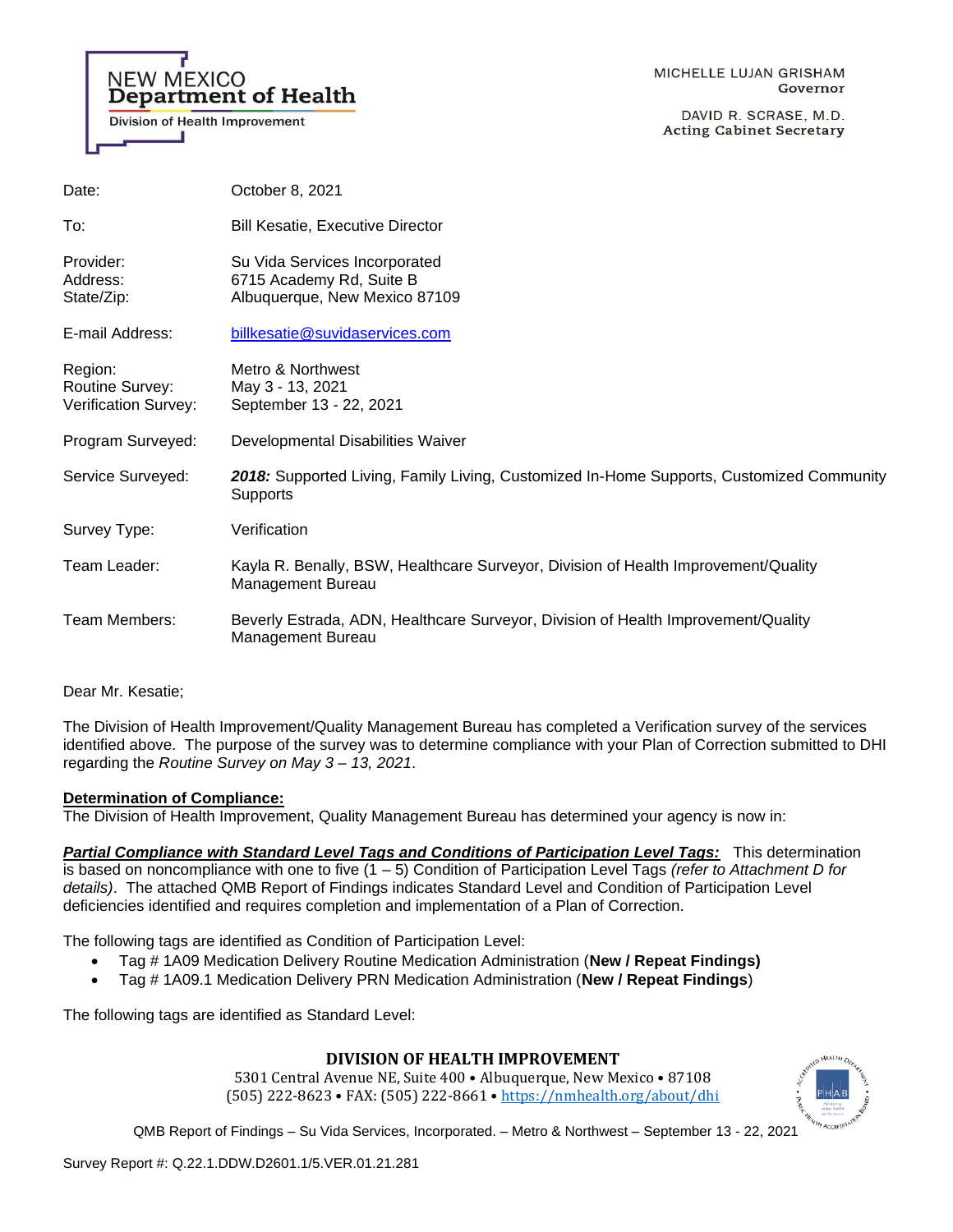- Tag # 1A09.0 Medication Delivery Routine Medication Administration **(New / Repeat Findings)**
- Tag # 1A09.1.0 Medication Delivery PRN Medication Administration **(New Findings)**

However, due to the new/repeat deficiencies your agency may be referred to the Internal Review Committee (IRC). Your agency will also be required to contact your DDSD Regional Office for technical assistance and follow up and complete the Plan of Correction document attached at the end of this report. Please respond to the Plan of Correction Coordinator within 10 business days of receipt of this letter.

# **Plan of Correction:**

The attached Report of Findings identifies the new/repeat Standard Level deficiencies found during your agency's verification compliance review. You are required to complete and implement a Plan of Correction. Your agency has a total of 10 business days from the receipt of this letter. The Plan of Correction must include the following:

- 1. Evidence your agency has contacted your DDSD Regional Office for technical assistance;
- 2. A Plan of Correction detailing Quality Assurance/Quality Improvement processes to prevent your agency from receiving deficiencies in the future. Please use the format provided at the end of this report;
- 3. Documentation verifying that newly cited deficiencies have been corrected.

# **Submission of your Plan of Correction:**

Please submit your agency's Plan of Correction and documentation verifying correction of survey deficiencies within 10 business days of receipt of this letter to the parties below:

**1. Quality Management Bureau, Attention: Plan of Correction Coordinator 5301 Central Ave. NE Suite 400, New Mexico 87108** [MonicaE.Valdez@state.nm.us](mailto:MonicaE.Valdez@state.nm.us)

# **2. Developmental Disabilities Supports Division Regional Office for region of service surveyed**

Failure to submit your POC within the allotted 10 business days may result in the imposition of a \$200 per day Civil Monetary Penalty until it is received, completed and/or implemented.

Please contact the Plan of Correction Coordinator, Monica Valdez at 505-273-1930 or email at: [MonicaE.Valdez@state.nm.us](mailto:MonicaE.Valdez@state.nm.us) if you have questions about the Report of Findings or Plan of Correction. Thank you for your cooperation and for the work you perform.

Sincerely,

Kayla R. Benally, BSW

Kayla R. Benally, BSW Team Lead/Healthcare Surveyor Division of Health Improvement Quality Management Bureau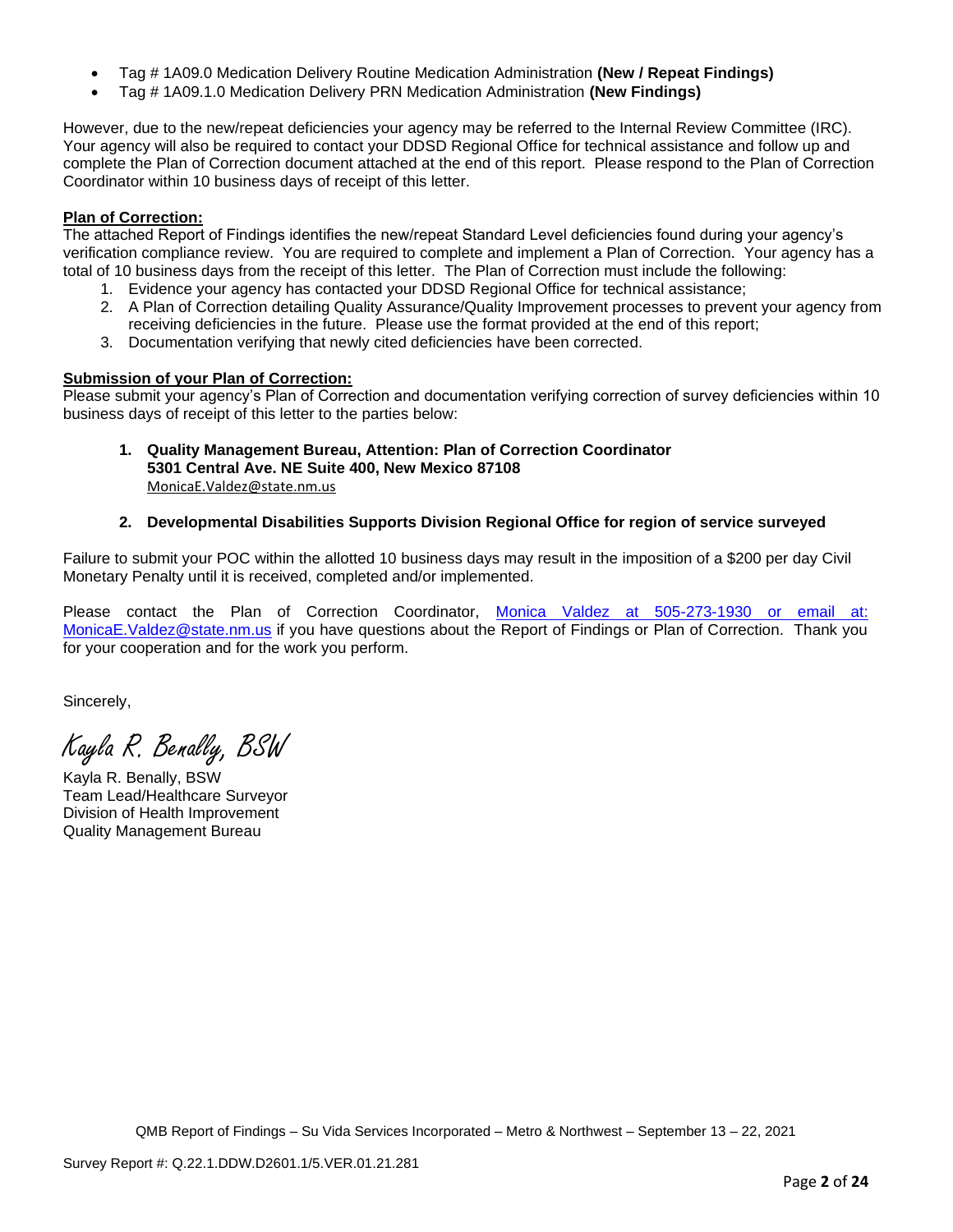### **Survey Process Employed:**

| <b>Administrative Review Start Date:</b>                             | September 13, 2021                                                                                                                                                             |  |
|----------------------------------------------------------------------|--------------------------------------------------------------------------------------------------------------------------------------------------------------------------------|--|
| Contact:                                                             | Su Vida Services, Incorporated.<br><b>Bill Kesatie, Executive Director</b>                                                                                                     |  |
|                                                                      | <b>DOH/DHI/QMB</b><br>Kayla R. Benally, BSW, Team Lead/Healthcare Surveyor                                                                                                     |  |
| <b>Exit Conference Date:</b>                                         | September 22, 2021                                                                                                                                                             |  |
| Present:                                                             | Su Vida Services, Incorporated.<br>Bill Kesatie, Executive Director<br>Jen Spencer, CEO                                                                                        |  |
|                                                                      | <b>DOH/DHI/QMB</b><br>Kayla R. Benally, BSW, Team Lead/Healthcare Surveyor<br>Wolf Krusemark, BFA, Healthcare Surveyor Supervisor<br>Beverly Estrada, ADN, Healthcare Surveyor |  |
|                                                                      | DDSD - NW Regional Office<br>Michele Groblebe, Regional Director                                                                                                               |  |
| Administrative Locations Visited:                                    | 0 (Note: No administrative locations visited due to COVID-19<br><b>Public Health Emergency)</b>                                                                                |  |
| <b>Total Sample Size:</b>                                            | 16                                                                                                                                                                             |  |
|                                                                      | 0 - Jackson Class Members<br>16 - Non-Jackson Class Members                                                                                                                    |  |
|                                                                      | 3 - Supported Living<br>10 - Family Living<br>3 - Customized In-Home Supports<br>9 - Customized Community Supports                                                             |  |
| Persons Served Records Reviewed                                      | 16                                                                                                                                                                             |  |
| Direct Support Personnel Records Reviewed                            | 102                                                                                                                                                                            |  |
| Direct Support Personnel Interviewed during<br><b>Routine Survey</b> | 17 (Note: Interviews conducted by video / phone due to<br>COVID-19 Public Health Emergency)                                                                                    |  |
| Substitute Care/Respite Personnel<br><b>Records Reviewed</b>         | 30                                                                                                                                                                             |  |
| Service Coordinator Records Reviewed                                 | $\overline{2}$                                                                                                                                                                 |  |
| Nurse Interview completed during<br><b>Routine Survey</b>            | 1                                                                                                                                                                              |  |

Administrative Processes and Records Reviewed:

- Medicaid Billing/Reimbursement Records for all Services Provided
- Accreditation Records
- Oversight of Individual Funds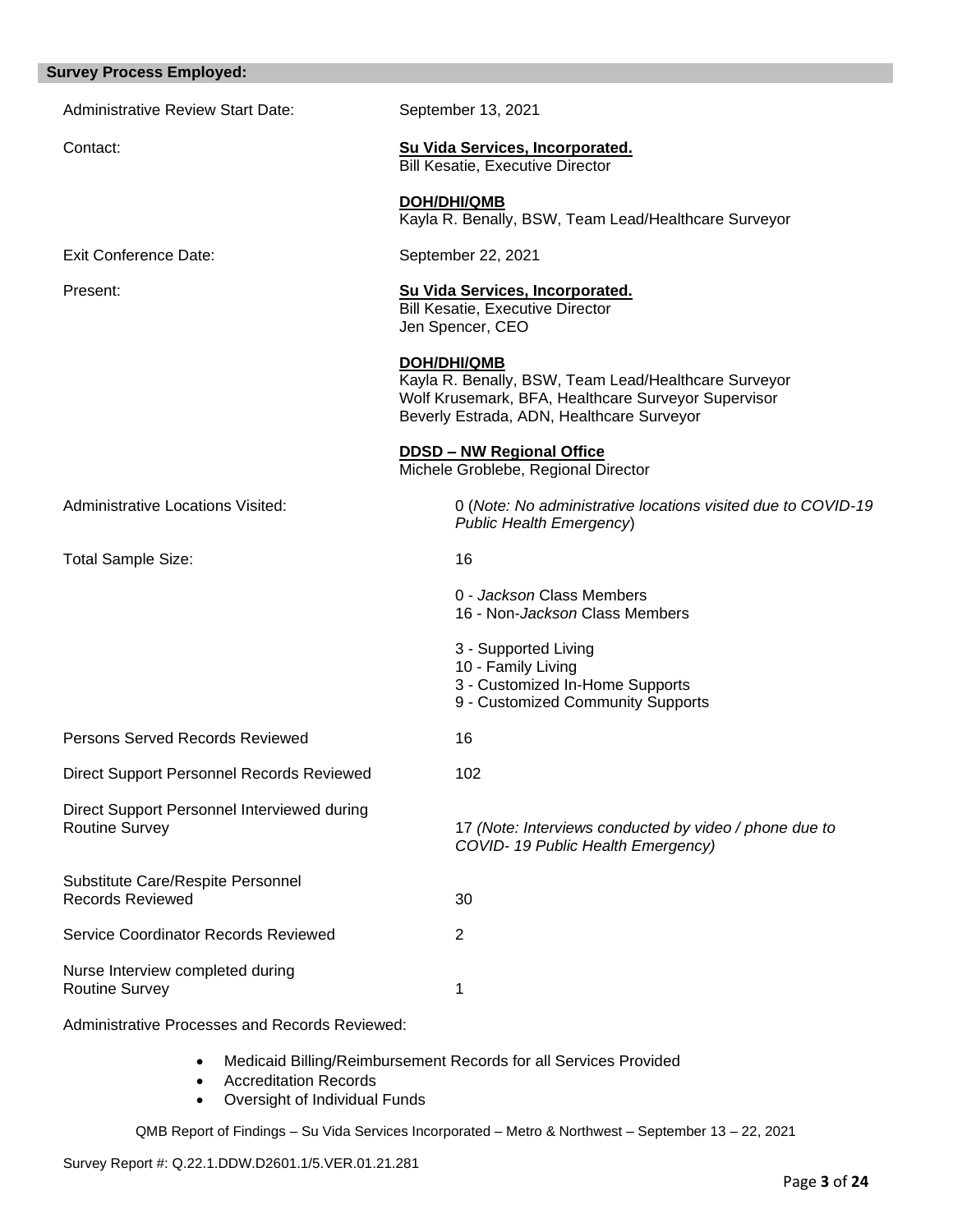- Individual Medical and Program Case Files, including, but not limited to:
	- <sup>o</sup>Individual Service Plans
	- **Progress on Identified Outcomes**
	- **<sup>o</sup>Healthcare Plans**
	- Medication Administration Records
	- Medical Emergency Response Plans
	- **<sup>o</sup>Therapy Evaluations and Plans**
	- Healthcare Documentation Regarding Appointments and Required Follow-Up Other Required Health Information
- Internal Incident Management Reports and System Process / General Events Reports
- Personnel Files, including nursing and subcontracted staff
- Staff Training Records, Including Competency Interviews with Staff
- Agency Policy and Procedure Manual
- Caregiver Criminal History Screening Records
- Consolidated Online Registry/Employee Abuse Registry
- Human Rights Committee Notes and Meeting Minutes
- Evacuation Drills of Residences and Service Locations
- Quality Assurance / Improvement Plan

- CC: Distribution List: DOH Division of Health Improvement
	- DOH Developmental Disabilities Supports Division

DOH - Office of Internal Audit

HSD - Medical Assistance Division

NM Attorney General's Office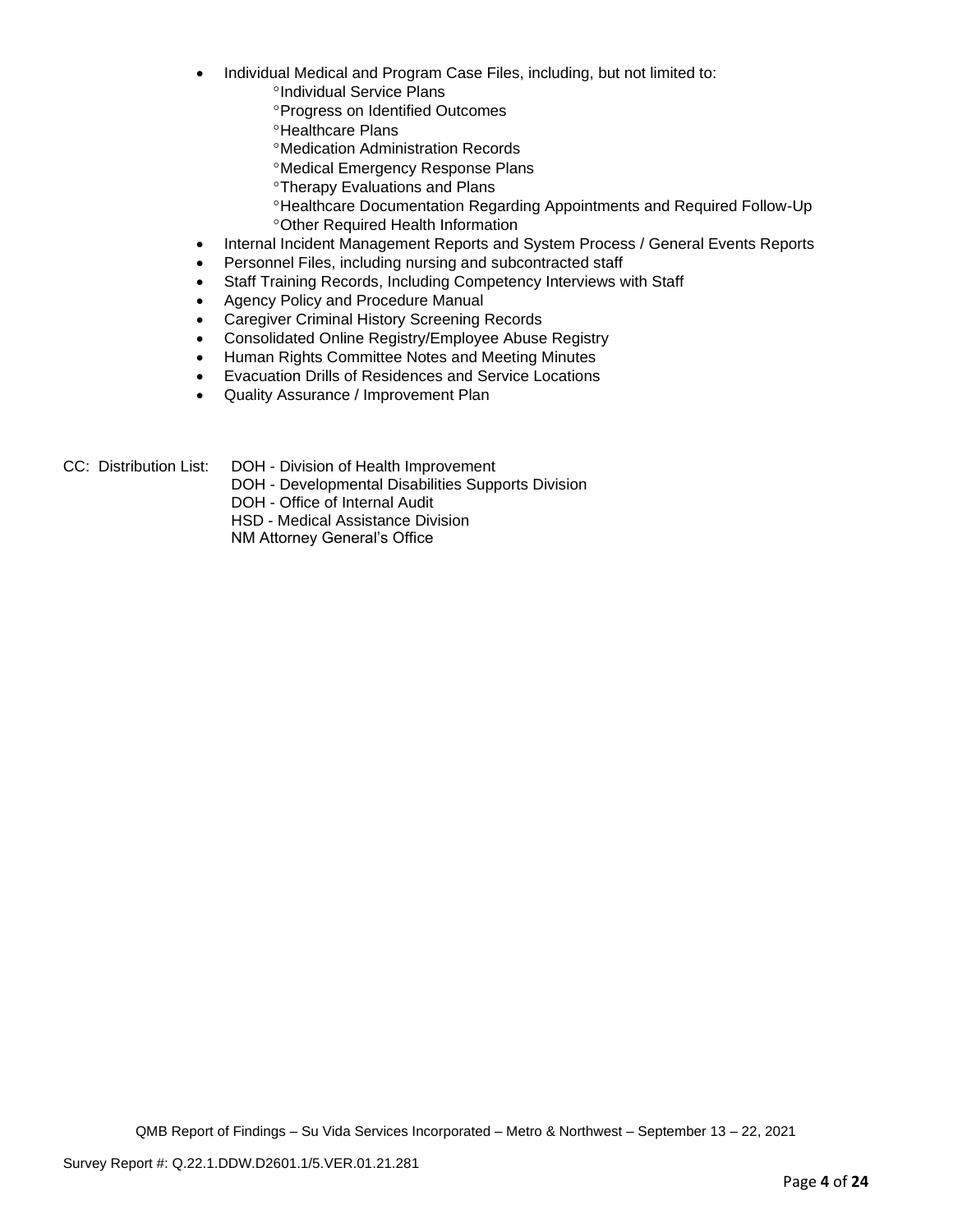### **Department of Health, Division of Health Improvement QMB Determination of Compliance Process**

The Division of Health Improvement, Quality Management Bureau (QMB) surveys compliance of the Developmental Disabilities Waiver (DDW) standards and other state and federal regulations. For the purpose of the LCA / CI survey the CMS waiver assurances have been grouped into four (4) Service Domains: Plan of Care (ISP Implementation); Qualified Providers; Health, Welfare and Safety; and Administrative Oversight (note that Administrative Oversight listed in this document is not the same as the CMS assurance of Administrative Authority. Used in this context it is related to the agency's operational policies and procedures, Quality Assurance system and Medicaid billing and reimbursement processes.)

The QMB Determination of Compliance process is based on provider compliance or non-compliance with standards and regulations identified during the on-site survey process and as reported in the QMB Report of Findings. All areas reviewed by QMB have been agreed to by DDSD and DHI/QMB and are reflective of CMS requirements. All deficiencies (non-compliance with standards and regulations) are identified and cited as either a Standard level deficiency or a Condition of Participation level deficiency in the QMB Reports of Findings. All deficiencies require corrective action when non-compliance is identified.

Each deficiency in your Report of Findings has been predetermined to be a Standard Level Deficiency, a Condition of Participation Level Deficiency, if below 85% compliance or a non-negotiable Condition of Participation Level Deficiency. Your Agency's overall Compliance Determination is based on a Scope and Severity Scale which takes into account the number of Standard and Condition Level Tags cited as well as the percentage of Individuals affected in the sample.

# **Conditions of Participation (CoPs)**

CoPs are based on the Centers for Medicare and Medicaid Services, Home and Community-Based Waiver required assurances, in addition to the New Mexico Developmental Disability Waiver (DDW) Service Standards. The Division of Health Improvement (DHI), in conjunction with the Developmental Disability Support Division (DDSD), has identified certain deficiencies that have the potential to be a Condition of Participation Level, if the tag falls below 85% compliance based on the number of people affected. Additionally, there are what are called nonnegotiable Conditions of Participation, regardless if one person or multiple people are affected. In this context, a CoP is defined as an essential / fundamental regulation or standard, which when out of compliance directly affects the health and welfare of the Individuals served. If no deficiencies within a Tag are at the level of a CoP, it is cited as a Standard Level Deficiency.

# *Service Domains and CoPs for Living Care Arrangements and Community Inclusion are as follows:*

**Service Domain: Service Plan: ISP Implementation -** *Services are delivered in accordance with the service plan, including type, scope, amount, duration and frequency specified in the service plan.*

#### **Potential Condition of Participation Level Tags, if compliance is below 85%:**

- **1A08.3 –** Administrative Case File: Individual Service Plan / ISP Components
- **1A32 –** Administrative Case File: Individual Service Plan Implementation
- **LS14 –** Residential Service Delivery Site Case File (ISP and Healthcare Requirements)
- **IS14 –** CCS / CIES Service Delivery Site Case File (ISP and Healthcare Requirements)

**Service Domain: Qualified Providers -** *The State monitors non-licensed/non-certified providers to assure adherence to waiver requirements. The State implements its policies and procedures for verifying that provider training is conducted in accordance with State requirements and the approved waiver.*

#### **Potential Condition of Participation Level Tags, if compliance is below 85%:**

- **1A20 -** Direct Support Personnel Training
- **1A22 -** Agency Personnel Competency
- **1A37 –** Individual Specific Training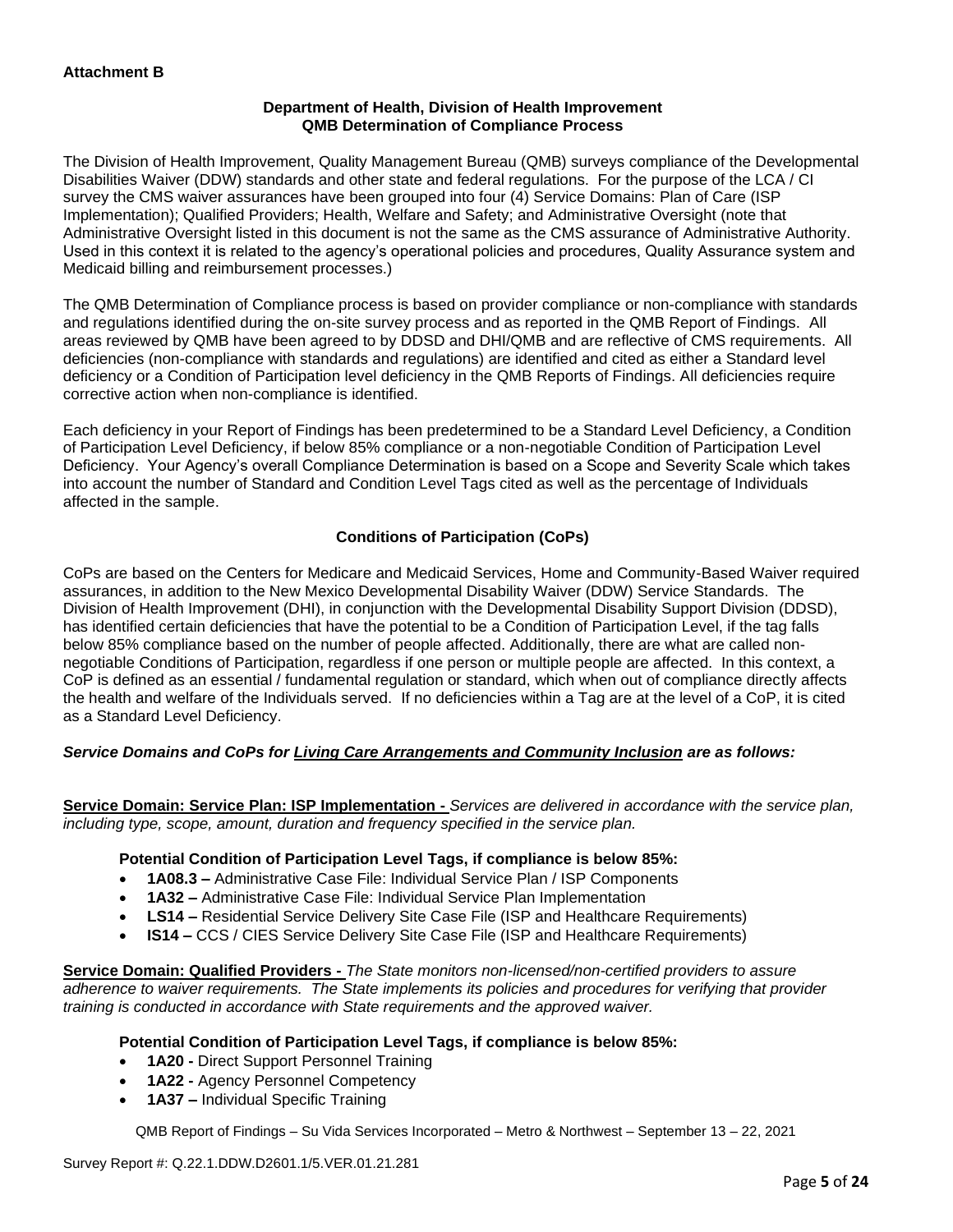#### **Non-Negotiable Condition of Participation Level Tags (one or more Individuals are cited):**

- **1A25.1 –** Caregiver Criminal History Screening
- **1A26.1 –** Consolidated On-line Registry Employee Abuse Registry

**Service Domain: Health, Welfare and Safety -** *The State, on an ongoing basis, identifies, addresses and seeks to prevent occurrences of abuse, neglect and exploitation. Individuals shall be afforded their basic human rights. The provider supports individuals to access needed healthcare services in a timely manner.*

#### **Potential Condition of Participation Level Tags, if compliance is below 85%:**

- **1A08.2 –** Administrative Case File: Healthcare Requirements & Follow-up
- **1A09 –** Medication Delivery Routine Medication Administration
- **1A09.1 –** Medication Delivery PRN Medication Administration
- **1A15.2 –** Administrative Case File: Healthcare Documentation (Therap and Required Plans)

#### **Non-Negotiable Condition of Participation Level Tags (one or more Individuals are cited):**

- **1A05 –** General Requirements / Agency Policy and Procedure Requirements
- **1A07 –** Social Security Income (SSI) Payments
- **1A09.2 –** Medication Delivery Nurse Approval for PRN Medication
- **1A15 –** Healthcare Coordination Nurse Availability / Knowledge
- **1A31 –** Client Rights/Human Rights
- **LS25.1 –** Residential Reqts. (Physical Environment Supported Living / Family Living / Intensive Medical Living)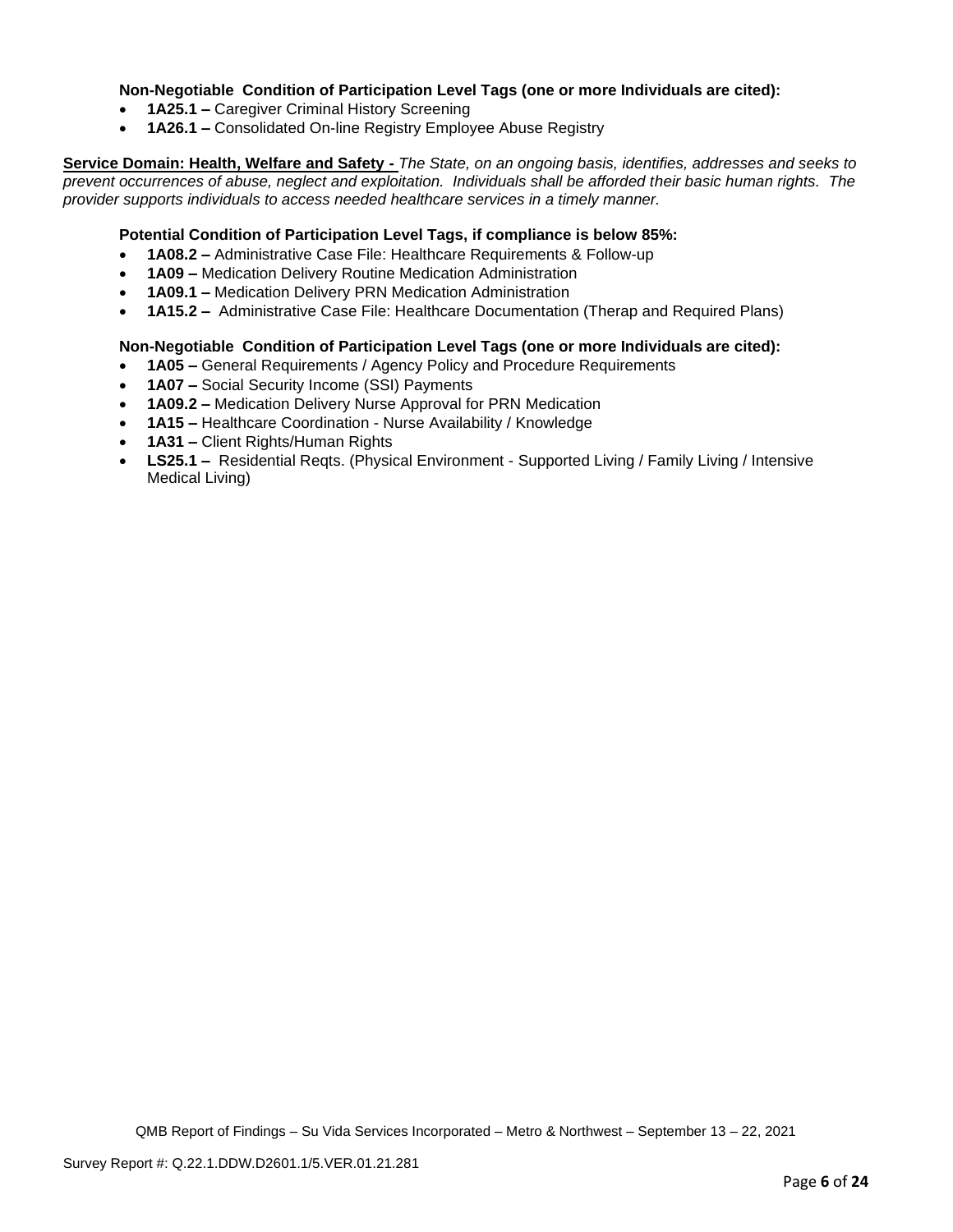### **Attachment C**

#### **Guidelines for the Provider Informal Reconsideration of Finding (IRF) Process**

#### **Introduction:**

Throughout the QMB Survey process, surveyors are openly communicating with providers. Open communication means surveyors have clarified issues and/or requested missing information before completing the review through the use of the signed/dated "Document Request," or "Administrative Needs," etc. forms. Regardless, there may still be instances where the provider disagrees with a specific finding. Providers may use the following process to informally dispute a finding.

#### **Instructions:**

- 1. The Informal Reconsideration of the Finding (IRF) request must be received in writing to the QMB Bureau Chief **within 10 business days** of receipt of the final Report of Findings **(***Note: No extensions are granted for the IRF)***.**
- 2. The written request for an IRF *must* be completed on the QMB Request for Informal Reconsideration of Finding form available on the QMB website: <https://nmhealth.org/about/dhi/cbp/irf/>
- 3. The written request for an IRF must specify in detail the request for reconsideration and why the finding is inaccurate.
- 4. The IRF request must include all supporting documentation or evidence.
- 5. If you have questions about the IRF process, email the IRF Chairperson, Valerie V. Valdez at [valerie.valdez@state.nm.us](mailto:valerie.valdez@state.nm.us) for assistance.

#### **The following limitations apply to the IRF process:**

- The written request for an IRF and all supporting evidence must be received within 10 business days.
- Findings based on evidence requested during the survey and not provided may not be subject to reconsideration.
- The supporting documentation must be new evidence not previously reviewed or requested by the survey team.
- Providers must continue to complete their Plan of Correction during the IRF process
- Providers may not request an IRF to challenge the sampling methodology.
- Providers may not request an IRF based on disagreement with the nature of the standard or regulation.
- Providers may not request an IRF to challenge the team composition.
- Providers may not request an IRF to challenge the DHI/QMB determination of compliance or the length of their DDSD provider contract.

A Provider forfeits the right to an IRF if the request is not received within 10 business days of receiving the report and/or does not include all supporting documentation or evidence to show compliance with the standards and regulations.

The IRF Committee will review the request; the Provider will be notified in writing of the ruling; no face-to-face meeting will be conducted.

When a Provider requests that a finding be reconsidered, it does not stop or delay the Plan of Correction process. **Providers must continue to complete the Plan of Correction, including the finding in dispute regardless of the IRF status.** If a finding is removed or modified, it will be noted and removed or modified from the Report of Findings. It should be noted that in some cases a Plan of Correction may be completed prior to the IRF process being completed. The provider will be notified in writing on the decisions of the IRF committee.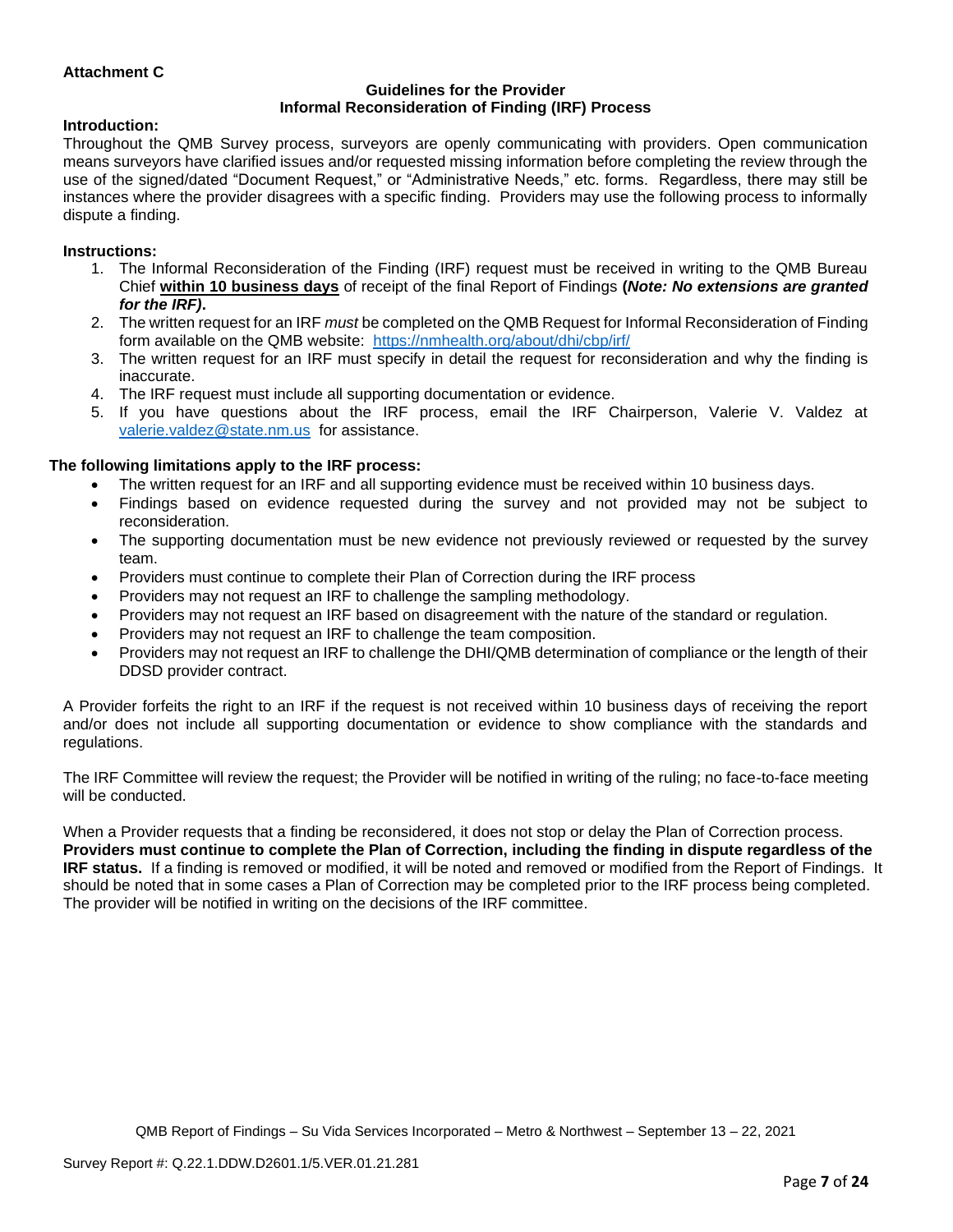# **QMB Determinations of Compliance**

### **Compliance:**

The QMB determination of *Compliance* indicates that a provider has either no deficiencies found during a survey or that no deficiencies at the Condition of Participation Level were found. The agency has obtained a level of compliance such that there is a minimal potential for harm to individuals' health and safety. To qualify for a determination of *Compliance*, the provider must have received no Conditions of Participation Level Deficiencies and have a minimal number of Individuals on the sample affected by the findings indicated in the Standards Level Tags.

#### **Partial-Compliance with Standard Level Tags:**

The QMB determination of *Partial-Compliance with Standard Level Tags* indicates that a provider is in compliance with all Condition of Participation Level deficiencies but is out of compliance with a certain percentage of Standard Level deficiencies. This partial-compliance, if not corrected, may result in a negative outcome or the potential for more than minimal harm to individuals' health and safety. There are two ways to receive a determination of Partial Compliance with Standard Level Tags:

- 1. Your Report of Findings includes 16 or fewer Standards Level Tags with between 75% and 100% of the survey sample affected in any tag.
- 2. Your Report of Findings includes 17 or more Standard Level Tags with between 50% to 74% of the survey sample affected in any tag.

# **Partial-Compliance with Standard Level Tags and Condition of Participation Level Tags:**

The QMB determination of *Partial-Compliance with Standard Level Tags and Condition of Participation Level Tags*  indicates that a provider is out of compliance with one to five  $(1 - 5)$  Condition of Participation Level Tags. This partial-compliance, if not corrected, may result in a serious negative outcome or the potential for more than minimal harm to individuals' health and safety.

#### **Non-Compliance:**

The QMB determination of *Non-Compliance* indicates a provider is significantly out of compliance with both Standard Level deficiencies and Conditions of Participation level deficiencies. This non-compliance, if not corrected, may result in a serious negative outcome or the potential for more than minimal harm to individuals' health and safety. There are three ways an agency can receive a determination of Non-Compliance:

- 1. Your Report of Findings includes 17 or more total Tags with 0 to 5 Condition of Participation Level Tags with 75% to 100% of the survey sample affected in any Condition of Participation Level tag.
- 2. Your Report of Findings includes any amount of Standard Level Tags with 6 or more Condition of Participation Level Tags.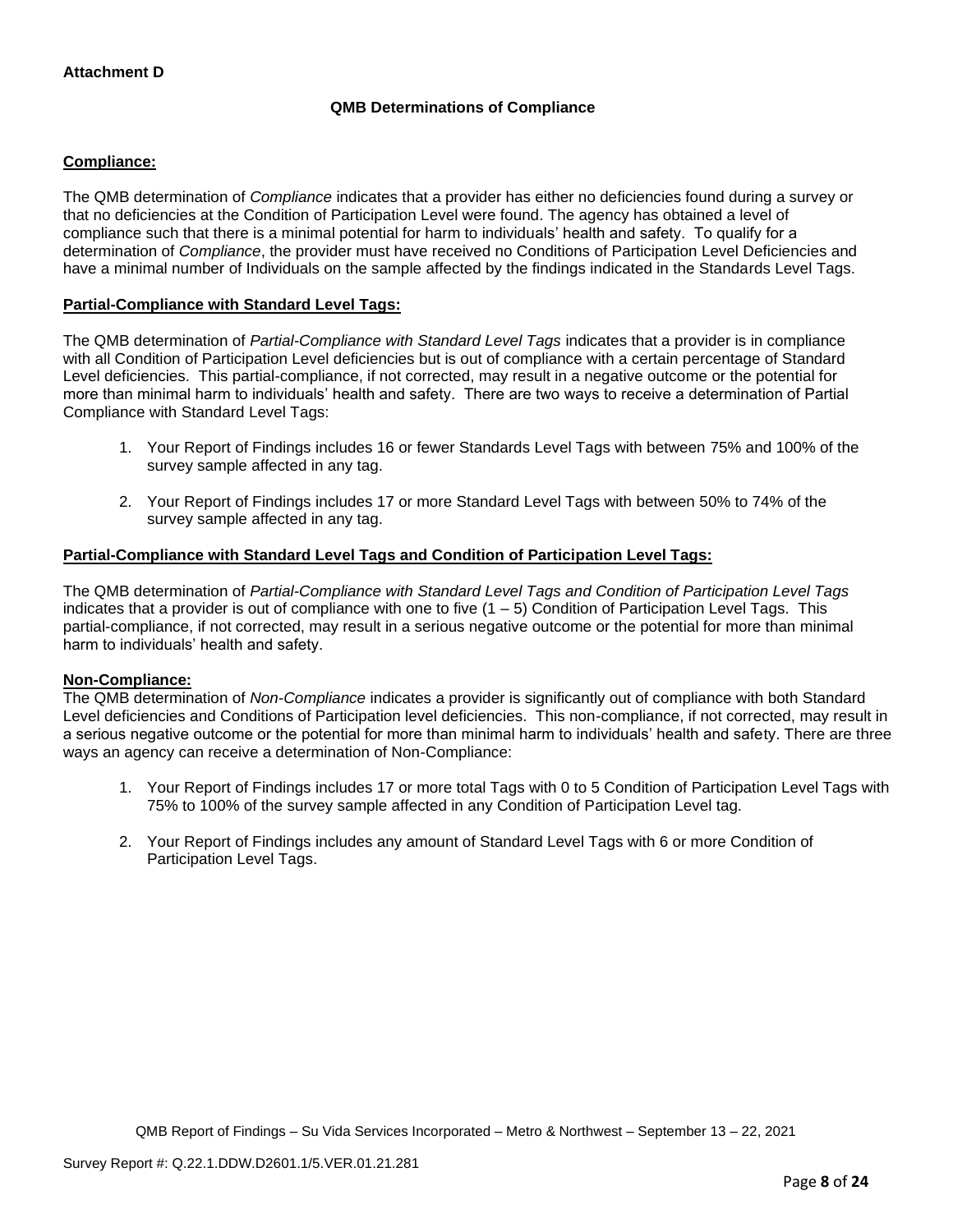| Compliance                                                                                                 | <b>Weighting</b>                                                                                                              |                                                                                                                          |                                                                                                                          |                                                                                                                               |                                                                                                                                |                                                                                                                             |                                                                                                               |
|------------------------------------------------------------------------------------------------------------|-------------------------------------------------------------------------------------------------------------------------------|--------------------------------------------------------------------------------------------------------------------------|--------------------------------------------------------------------------------------------------------------------------|-------------------------------------------------------------------------------------------------------------------------------|--------------------------------------------------------------------------------------------------------------------------------|-----------------------------------------------------------------------------------------------------------------------------|---------------------------------------------------------------------------------------------------------------|
| <b>Determination</b>                                                                                       |                                                                                                                               | LOW                                                                                                                      |                                                                                                                          | <b>MEDIUM</b>                                                                                                                 |                                                                                                                                |                                                                                                                             | <b>HIGH</b>                                                                                                   |
| <b>Total Tags:</b>                                                                                         | up to 16                                                                                                                      | 17 or more                                                                                                               | up to 16                                                                                                                 | 17 or more                                                                                                                    | <b>Any Amount</b>                                                                                                              | 17 or more                                                                                                                  | <b>Any Amount</b>                                                                                             |
|                                                                                                            | and                                                                                                                           | and                                                                                                                      | and                                                                                                                      | and                                                                                                                           | And/or                                                                                                                         | and                                                                                                                         | And/or                                                                                                        |
| <b>COP Level Tags:</b>                                                                                     | 0 COP                                                                                                                         | 0 COP                                                                                                                    | 0 COP                                                                                                                    | 0 COP                                                                                                                         | 1 to 5 COP                                                                                                                     | 0 to 5 CoPs                                                                                                                 | 6 or more COP                                                                                                 |
|                                                                                                            | and                                                                                                                           | and                                                                                                                      | and                                                                                                                      | and                                                                                                                           |                                                                                                                                | and                                                                                                                         |                                                                                                               |
| Sample Affected:                                                                                           | 0 to 74%                                                                                                                      | 0 to 49%                                                                                                                 | 75 to 100%                                                                                                               | 50 to 74%                                                                                                                     |                                                                                                                                | 75 to 100%                                                                                                                  |                                                                                                               |
| "Non-Compliance"                                                                                           |                                                                                                                               |                                                                                                                          |                                                                                                                          |                                                                                                                               |                                                                                                                                | 17 or more<br><b>Total Tags with</b><br>75 to 100% of<br>the Individuals<br>in the sample<br>cited in any CoP<br>Level tag. | Any Amount of<br><b>Standard Level</b><br>Tags and 6 or<br>more Conditions<br>of Participation<br>Level Tags. |
| "Partial Compliance<br>with Standard Level<br>tags and Condition of<br><b>Participation Level</b><br>Tags" |                                                                                                                               |                                                                                                                          |                                                                                                                          |                                                                                                                               | <b>Any Amount</b><br><b>Standard Level</b><br>Tags, plus 1 to 5<br><b>Conditions of</b><br><b>Participation Level</b><br>tags. |                                                                                                                             |                                                                                                               |
| "Partial Compliance<br>with Standard Level<br>tags"                                                        |                                                                                                                               |                                                                                                                          | up to 16<br><b>Standard Level</b><br>Tags with 75 to<br>100% of the<br>individuals in<br>the sample cited<br>in any tag. | 17 or more<br><b>Standard Level</b><br>Tags with 50 to<br><b>74%</b> of the<br>individuals in<br>the sample cited<br>any tag. |                                                                                                                                |                                                                                                                             |                                                                                                               |
| "Compliance"                                                                                               | Up to 16<br><b>Standard Level</b><br>Tags with 0 to<br><b>74% of the</b><br>individuals in<br>the sample<br>cited in any tag. | 17 or more<br><b>Standard Level</b><br>Tags with 0 to<br>49% of the<br>individuals in<br>the sample cited<br>in any tag. |                                                                                                                          |                                                                                                                               |                                                                                                                                |                                                                                                                             |                                                                                                               |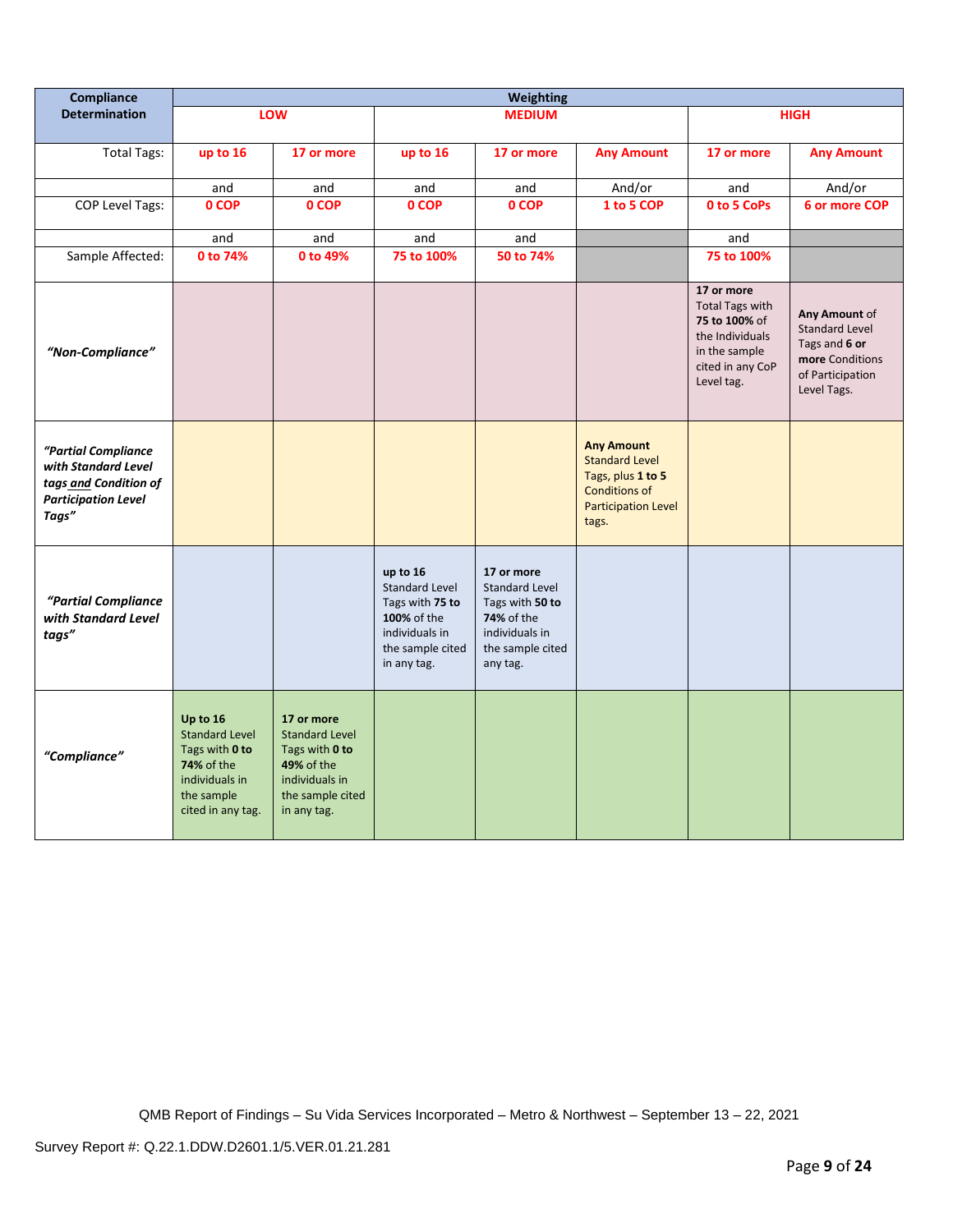#### **Agency: Su Vida Services Incorporated – Metro & Northwest Region** Program: Developmental Disabilities Waiver<br>Service: 2018: Supported Living, Family Liv 2018: Supported Living, Family Living, Customized In-Home Supports, Customized Community Supports<br>Verification Survey Type: **Routine Survey: May 3 – 13, 2021 Verification Survey: September 13 – 22, 2021**

| <b>Standard of Care</b>                              | <b>Routine Survey Deficiencies</b>                                                                                                                               | <b>Verification Survey New and Repeat Deficiencies</b> |  |  |  |  |
|------------------------------------------------------|------------------------------------------------------------------------------------------------------------------------------------------------------------------|--------------------------------------------------------|--|--|--|--|
|                                                      | May 3-13, 2021                                                                                                                                                   | September 13 - 22, 2021                                |  |  |  |  |
|                                                      | Service Domain: Health and Welfare - The state, on an ongoing basis, identifies, addresses and seeks to prevent occurrences of abuse, neglect and                |                                                        |  |  |  |  |
|                                                      | exploitation. Individuals shall be afforded their basic human rights. The provider supports individuals to access needed healthcare services in a timely manner. |                                                        |  |  |  |  |
| Tag #1A09 Medication Delivery Routine                | <b>Condition of Participation Level Deficiency</b>                                                                                                               | <b>Condition of Participation Level Deficiency</b>     |  |  |  |  |
| <b>Medication Administration</b>                     |                                                                                                                                                                  |                                                        |  |  |  |  |
| Developmental Disabilities (DD) Waiver Service       | After an analysis of the evidence it has been                                                                                                                    | <b>New/Repeat Findings:</b>                            |  |  |  |  |
| Standards 2/26/2018; Re-Issue: 12/28/2018; Eff       | determined there is a significant potential for a                                                                                                                |                                                        |  |  |  |  |
| 1/1/2019                                             | negative outcome to occur.                                                                                                                                       | After an analysis of the evidence it has been          |  |  |  |  |
| <b>Chapter 20: Provider Documentation and Client</b> |                                                                                                                                                                  | determined there is a significant potential for a      |  |  |  |  |
| <b>Records 20.6 Medication Administration Record</b> | Medication Administration Records (MAR) were                                                                                                                     | negative outcome to occur.                             |  |  |  |  |
| <b>(MAR):</b> A current Medication Administration    | reviewed for the month of April 2021.                                                                                                                            |                                                        |  |  |  |  |
| Record (MAR) must be maintained in all settings      |                                                                                                                                                                  | Medication Administration Records (MAR) were           |  |  |  |  |
| where medications or treatments are delivered.       | Based on record review, 3 of 6 individuals had                                                                                                                   | reviewed for the month of August 2021.                 |  |  |  |  |
| Family Living Providers may opt not to use MARs if   | Medication Administration Records (MAR), which                                                                                                                   |                                                        |  |  |  |  |
| they are the sole provider who supports the person   | contained missing medications entries and/or other                                                                                                               | Based on record review, 2 of 6 individuals had         |  |  |  |  |
| with medications or treatments. However, if there    | errors:                                                                                                                                                          | Medication Administration Records (MAR), which         |  |  |  |  |
| are services provided by unrelated DSP, ANS for      |                                                                                                                                                                  | contained missing medications entries and/or other     |  |  |  |  |
| Medication Oversight must be budgeted, and a MAR     | Individual #5                                                                                                                                                    | errors:                                                |  |  |  |  |
| must be created and used by the DSP.                 | April 2021                                                                                                                                                       |                                                        |  |  |  |  |
| Primary and Secondary Provider Agencies are          | Medication Administration Records contain the                                                                                                                    | Individual #5                                          |  |  |  |  |
| responsible for:                                     | following medications. No Physician's Orders were                                                                                                                | August 2021                                            |  |  |  |  |
| 1. Creating and maintaining either an                | found for the following medications:                                                                                                                             | As indicated by the Medication Administration          |  |  |  |  |
| electronic or paper MAR in their service             | • Citalopram 20 mg (1 time daily)                                                                                                                                | Records the individual is to take Colace Stool         |  |  |  |  |
| setting. Provider Agencies may use the MAR           |                                                                                                                                                                  | Softener 100 mg (2 times daily). According to the      |  |  |  |  |
| in Therap, but are not mandated to do so.            | • Divalproex 250 mg (1 time daily)                                                                                                                               | Physician's Orders, Colace Stool Softener 100 mg       |  |  |  |  |
| 2. Continually communicating any changes             |                                                                                                                                                                  | is to be taken as needed. Medication                   |  |  |  |  |
| about medications and treatments between             | • Fiber 2 cup (1 time daily)                                                                                                                                     | Administration Record and Physician's Orders do        |  |  |  |  |
| Provider Agencies to assure health and safety.       |                                                                                                                                                                  | not match                                              |  |  |  |  |
| 7. Including the following on the MAR:               | • Fish Oil (1 time daily)                                                                                                                                        |                                                        |  |  |  |  |
| a. The name of the person, a transcription of        |                                                                                                                                                                  | As indicated by the Medication Administration          |  |  |  |  |
| the physician's or licensed health care              | • Lorazepam 0.5 mg (1 time daily)                                                                                                                                | Records the individual is to take Fiber 2 Capsules     |  |  |  |  |
| provider's orders including the brand and            |                                                                                                                                                                  | (1 time daily). According to the Physician's           |  |  |  |  |
| generic names for all ordered routine and            | • Magnesium 400 mg (1 time daily)                                                                                                                                | Orders, Fiber is to be taken as needed.                |  |  |  |  |
| PRN medications or treatments, and the               |                                                                                                                                                                  |                                                        |  |  |  |  |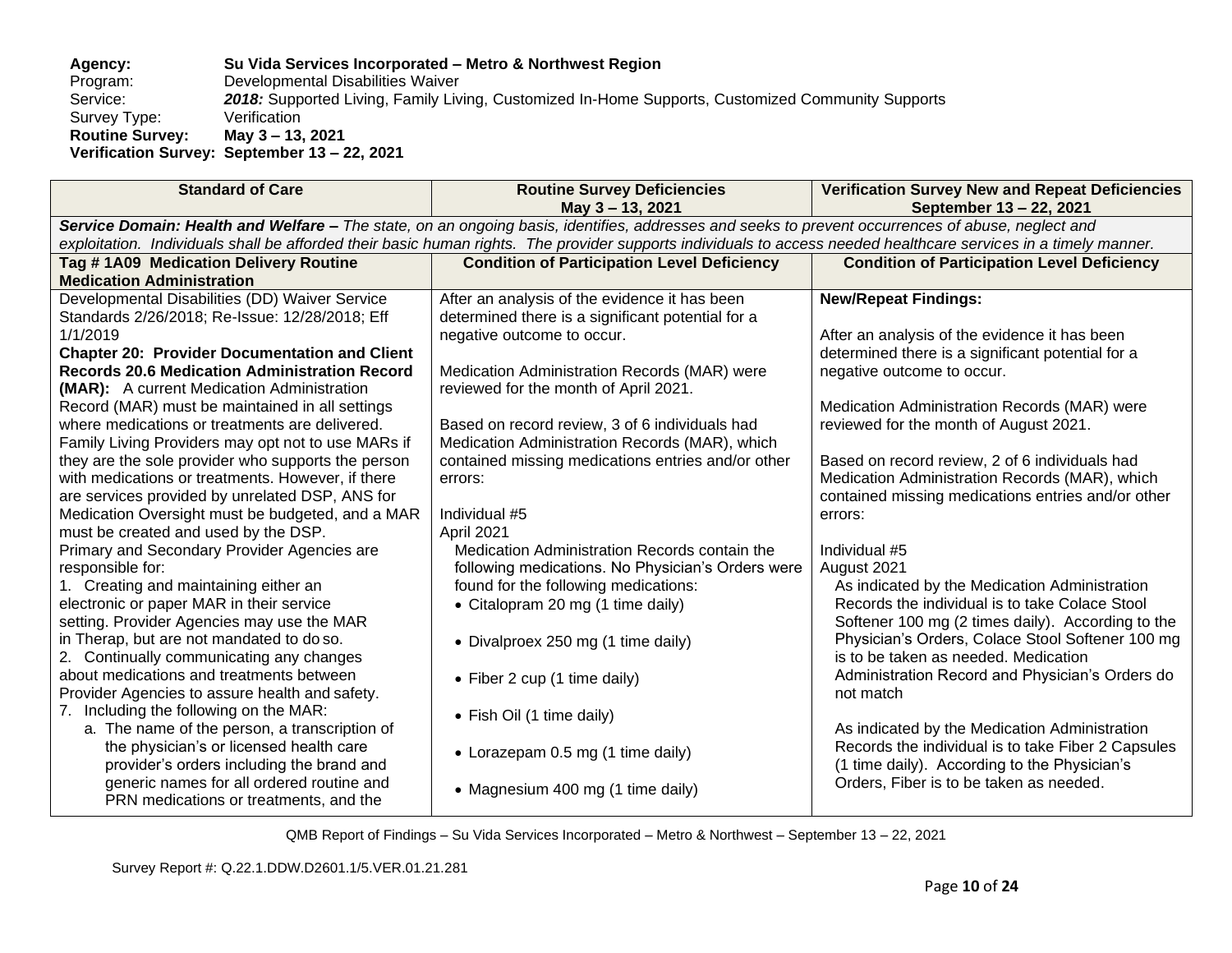diagnoses for which the medications or treatments are prescribed;

- b. The prescribed dosage, frequency and method or route of administration; times and dates of administration for all ordered routine or PRN prescriptions or treatments; over the counter (OTC) or "comfort" medications or treatments and all selfselected herbal or vitamin therapy;
- c. Documentation of all time limited or discontinued medications or treatments;
- d. The initials of the individual administering or assisting with the medication delivery and a signature page or electronic record that designates the full name corresponding to the initials;
- e. Documentation of refused, missed, or held medications or treatments;
- f. Documentation of any allergic reaction that occurred due to medication or treatments; and
- g. For PRN medications or treatments:
	- i. instructions for the use of the PRN medication or treatment which must include observable signs/symptoms or circumstances in which the medication or treatment is to be used and the number of doses that may be used in a 24-hour period;

ii. clear documentation that the DSP contacted the agency nurse prior to assisting with the medication or treatment, unless the DSP is a Family Living Provider related by affinity of consanguinity; and

iii. documentation of the effectiveness of the PRN medication or treatment.

# **Chapter 10 Living Care Arrangements**

*10.3.4 Medication Assessment and Delivery:*  Living Supports Provider Agencies must support and comply with:

| • Melatonin 10 mg (1 time daily)                                                                                                                                                                                | Medication Administration Record and Physician's<br>Orders do not match                                                                                                                                                       |
|-----------------------------------------------------------------------------------------------------------------------------------------------------------------------------------------------------------------|-------------------------------------------------------------------------------------------------------------------------------------------------------------------------------------------------------------------------------|
| • Multivitamin (1 time daily)                                                                                                                                                                                   |                                                                                                                                                                                                                               |
| • Potassium 99 mg (1 time daily)                                                                                                                                                                                | As indicated by the Medication Administration<br>Records the individual is to take Melatonin 10 mg<br>(1 time daily). According to the Physician's                                                                            |
| • Stool Softener (2 times daily)                                                                                                                                                                                | Orders, Melatonin 10 mg is to be taken as<br>needed. Medication Administration Record and                                                                                                                                     |
| • Ulactic Calcium Plus D (1 time daily)                                                                                                                                                                         | Physician's Orders do not match                                                                                                                                                                                               |
| Individual #10<br>April 2021<br>Medication Administration Records contain the<br>following medications. No Physician's Orders were<br>found for the following medications:<br>• Depakote 500 mg (2 times daily) | Medication Administration Records contain the<br>following medications. No Physician's Orders were<br>found for the following medications:<br>• Calcium Plus D (1 time daily)<br>• Fish Oil (1 time daily)                    |
| • Lamictal 200 mg (2 times daily)                                                                                                                                                                               | • Magnesium 400 mg (1 time daily)                                                                                                                                                                                             |
| • Polyethylene Glycol 3350 NF Powder 527 gm (1<br>time daily)                                                                                                                                                   | • Multivitamin (1 time daily)                                                                                                                                                                                                 |
| Individual #13                                                                                                                                                                                                  | • Potassium 99 mg (1 time daily)                                                                                                                                                                                              |
| April 2021<br>Medication Administration Records contain the<br>following medications. No Physician's Orders were<br>found for the following medications:<br>• Genteal Eye Drops (1 time daily)                  | Individual #13<br>August 2021<br><b>Medication Administration Records contained</b><br>missing entries. No documentation found<br>indicating reason for missing entries:<br>• Levothyroxine (1 time daily) - Blank 8/30 (8:00 |
| • Glucosamine/Chondroitin 1500mg/1200 mg (1<br>time daily)                                                                                                                                                      | AM)                                                                                                                                                                                                                           |
| • Levothyroxine (1 time daily)                                                                                                                                                                                  | Medication Administration Records contain the<br>following medications. No Physician's Orders were<br>found for the following medications:                                                                                    |
| • Multivitamin (1 time daily)                                                                                                                                                                                   | • Genteal Eye Drops (1 time daily)                                                                                                                                                                                            |
| • Saline Nasal Spray (1 time daily)                                                                                                                                                                             | • Glucosamine/Chondroitin 1500mg/1200 mg (1<br>time daily)                                                                                                                                                                    |
| • Tamsulosin 100 mg (1 time daily)                                                                                                                                                                              | • Multivitamin (1 time daily)                                                                                                                                                                                                 |

• Trazadone 50

QMB Report of Findings – Su Vida Services Incorporated – Metro & Northwest – September 13 – 22, 2021

• Saline Nasal Spray (1 time daily)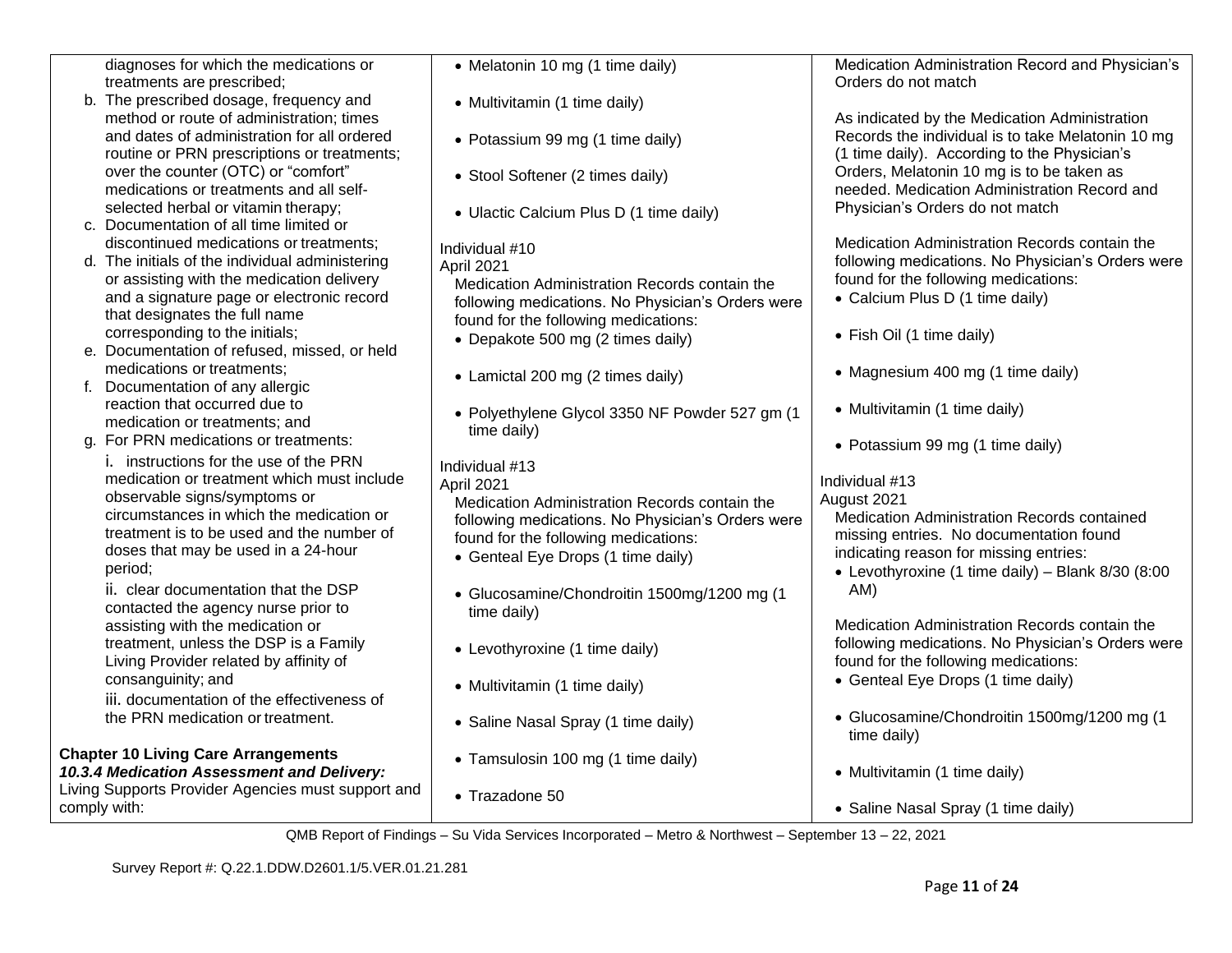| 1. the processes identified in the DDSD AWMD                                           | • Vitamin C (1 time daily) |                            |
|----------------------------------------------------------------------------------------|----------------------------|----------------------------|
| training;                                                                              |                            | • Vitamin C (1 time daily) |
| 2. the nursing and DSP functions identified in                                         |                            |                            |
| the Chapter 13.3 Part 2- Adult Nursing                                                 |                            |                            |
| Services;                                                                              |                            |                            |
| 3. all Board of Pharmacy regulations as noted in                                       |                            |                            |
| Chapter 16.5 Board of Pharmacy; and                                                    |                            |                            |
| 4. documentation requirements in a                                                     |                            |                            |
| Medication Administration Record (MAR) as                                              |                            |                            |
| described in Chapter 20.6 Medication                                                   |                            |                            |
| Administration Record (MAR).                                                           |                            |                            |
|                                                                                        |                            |                            |
| NMAC 16.19.11.8 MINIMUM STANDARDS:                                                     |                            |                            |
| A. MINIMUM STANDARDS FOR THE                                                           |                            |                            |
|                                                                                        |                            |                            |
| DISTRIBUTION, STORAGE, HANDLING AND                                                    |                            |                            |
| <b>RECORD KEEPING OF DRUGS:</b>                                                        |                            |                            |
| (d) The facility shall have a Medication                                               |                            |                            |
| Administration Record (MAR) documenting                                                |                            |                            |
| medication administered to residents, including                                        |                            |                            |
| over-the-counter medications. This                                                     |                            |                            |
| documentation shall include:                                                           |                            |                            |
| Name of resident;<br>(i)                                                               |                            |                            |
| Date given;<br>(ii)                                                                    |                            |                            |
| (iii) Drug product name;                                                               |                            |                            |
| (iv) Dosage and form;                                                                  |                            |                            |
| Strength of drug;<br>(v)                                                               |                            |                            |
| (vi) Route of administration;                                                          |                            |                            |
| (vii) How often medication is to be taken;                                             |                            |                            |
| (viii) Time taken and staff initials;                                                  |                            |                            |
| (ix) Dates when the medication is discontinued<br>or changed;                          |                            |                            |
| The name and initials of all staff                                                     |                            |                            |
| (x)                                                                                    |                            |                            |
| administering medications.                                                             |                            |                            |
| <b>Model Custodial Procedure Manual</b>                                                |                            |                            |
|                                                                                        |                            |                            |
| <b>D. Administration of Drugs</b><br>Unless otherwise stated by practitioner, patients |                            |                            |
| will not be allowed to administer their own                                            |                            |                            |
| medications.                                                                           |                            |                            |
| Document the practitioner's order authorizing the                                      |                            |                            |
| self-administration of medications.                                                    |                            |                            |
|                                                                                        |                            |                            |
|                                                                                        |                            |                            |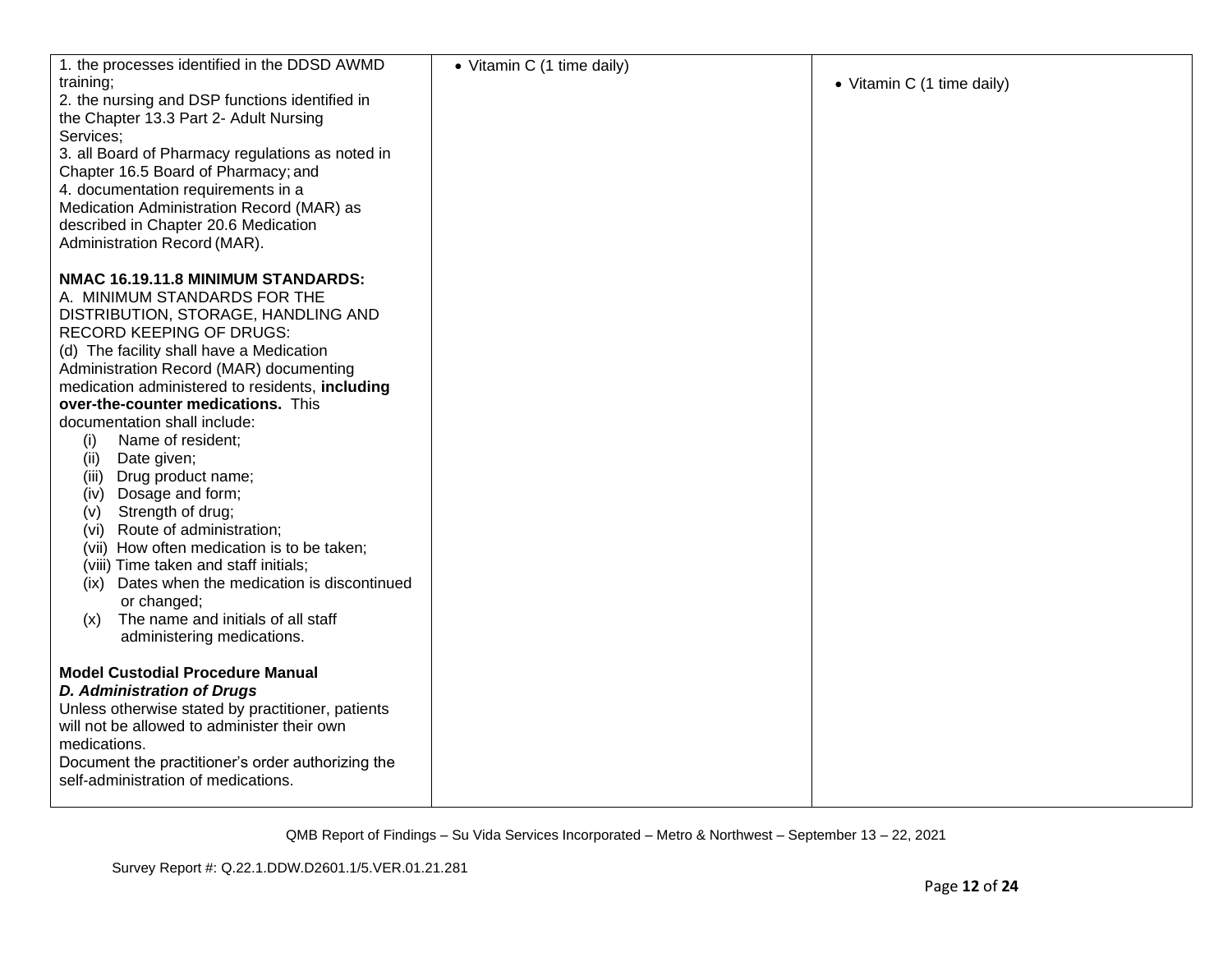| All PRN (As needed) medications shall have                                                         |  |
|----------------------------------------------------------------------------------------------------|--|
|                                                                                                    |  |
| complete detail instructions regarding the<br>administering of the medication. This shall include: |  |
|                                                                                                    |  |
| $\triangleright$ symptoms that indicate the use of the                                             |  |
| medication,                                                                                        |  |
|                                                                                                    |  |
| exact dosage to be used, and<br>$\blacktriangleright$                                              |  |
| $\triangleright$ the exact amount to be used in a 24-hour                                          |  |
| period.                                                                                            |  |
|                                                                                                    |  |
|                                                                                                    |  |
|                                                                                                    |  |
|                                                                                                    |  |
|                                                                                                    |  |
|                                                                                                    |  |
|                                                                                                    |  |
|                                                                                                    |  |
|                                                                                                    |  |
|                                                                                                    |  |
|                                                                                                    |  |
|                                                                                                    |  |
|                                                                                                    |  |
|                                                                                                    |  |
|                                                                                                    |  |
|                                                                                                    |  |
|                                                                                                    |  |
|                                                                                                    |  |
|                                                                                                    |  |
|                                                                                                    |  |
|                                                                                                    |  |
|                                                                                                    |  |
|                                                                                                    |  |
|                                                                                                    |  |
|                                                                                                    |  |
|                                                                                                    |  |
|                                                                                                    |  |
|                                                                                                    |  |
|                                                                                                    |  |
|                                                                                                    |  |
|                                                                                                    |  |
|                                                                                                    |  |
|                                                                                                    |  |
|                                                                                                    |  |
|                                                                                                    |  |
|                                                                                                    |  |
|                                                                                                    |  |
|                                                                                                    |  |
|                                                                                                    |  |
|                                                                                                    |  |
|                                                                                                    |  |
|                                                                                                    |  |
|                                                                                                    |  |
|                                                                                                    |  |
|                                                                                                    |  |
|                                                                                                    |  |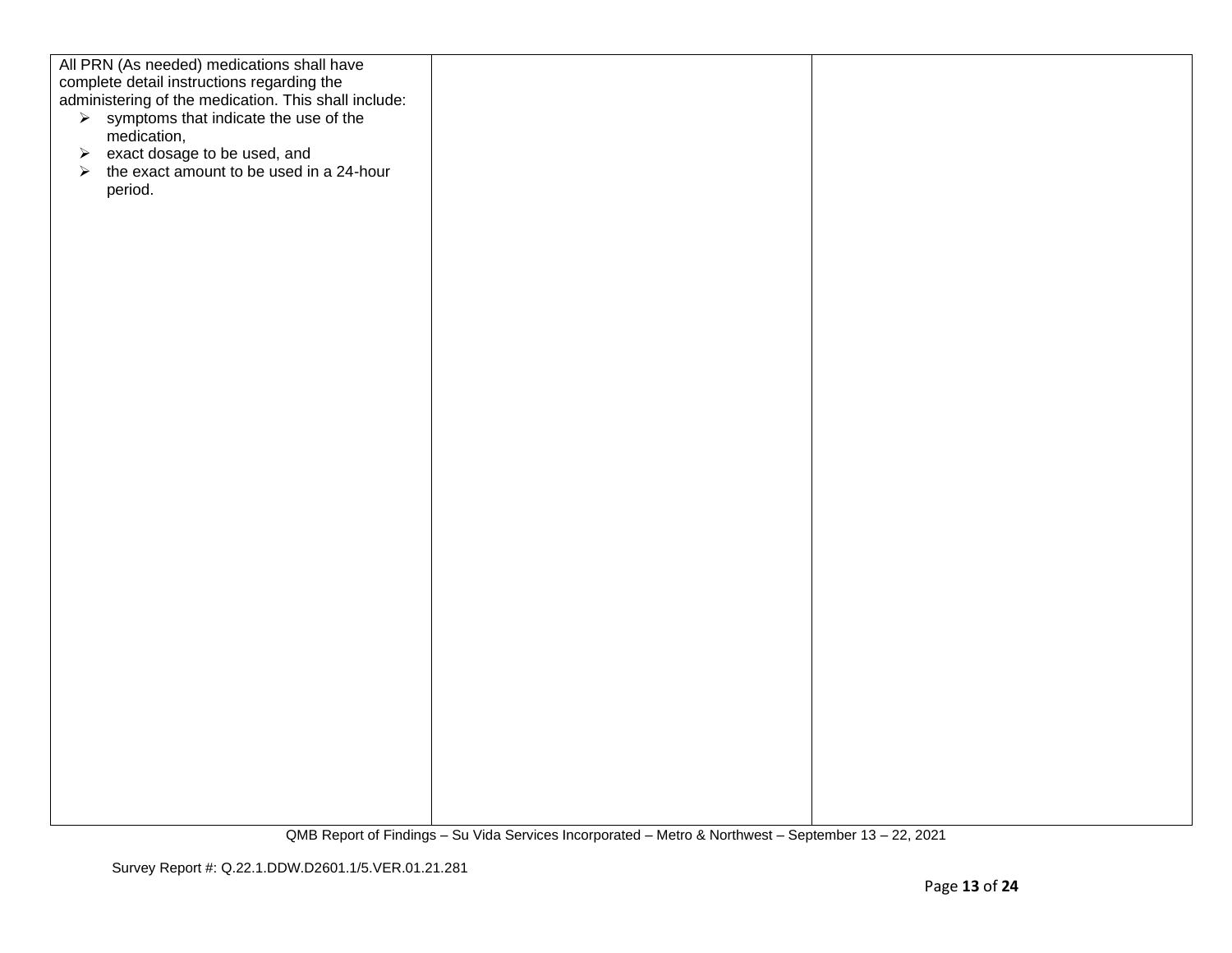| Tag #1A09.0 Medication Delivery Routine                                             | <b>Standard Level Deficiency</b>                   | <b>Standard Level Deficiency</b>                   |
|-------------------------------------------------------------------------------------|----------------------------------------------------|----------------------------------------------------|
| <b>Medication Administration</b>                                                    |                                                    |                                                    |
| Developmental Disabilities (DD) Waiver Service                                      | Medication Administration Records (MAR) were       | <b>New/Repeat Findings:</b>                        |
| Standards 2/26/2018; Re-Issue: 12/28/2018; Eff                                      | reviewed for the months of April 2021              |                                                    |
| 1/1/2019                                                                            |                                                    | Medication Administration Records (MAR) were       |
| <b>Chapter 20: Provider Documentation and Client</b>                                | Based on record review, 1 of 6 individuals had     | reviewed for the month of August 2021.             |
| Records 20.6 Medication Administration Record                                       | Medication Administration Records (MAR), which     |                                                    |
| (MAR): A current Medication Administration                                          | contained missing medications entries and/or other | Based on record review, 1 of 6 individuals had     |
| Record (MAR) must be maintained in all settings                                     | errors:                                            | Medication Administration Records (MAR), which     |
| where medications or treatments are delivered.                                      |                                                    | contained missing medications entries and/or other |
| Family Living Providers may opt not to use MARs if                                  | Individual #14                                     | errors:                                            |
| they are the sole provider who supports the person                                  | April 2021                                         |                                                    |
| with medications or treatments. However, if there                                   | Medication Administration Records did not contain  | Individual #12                                     |
| are services provided by unrelated DSP, ANS for                                     | the diagnosis for which the medication is          | August 2021                                        |
| Medication Oversight must be budgeted, and a MAR                                    | prescribed:                                        | Medication Administration Records did not contain  |
| must be created and used by the DSP.                                                | • Docusate Sodium 100 mg (1 time daily)            | the diagnosis for which the medication is          |
| Primary and Secondary Provider Agencies are                                         |                                                    | prescribed:                                        |
| responsible for:                                                                    |                                                    | • Norethin-eth Estrad 1 mg (1 time daily)          |
| 1. Creating and maintaining either an                                               |                                                    |                                                    |
| electronic or paper MAR in their service                                            |                                                    |                                                    |
| setting. Provider Agencies may use the MAR                                          |                                                    |                                                    |
| in Therap, but are not mandated to do so.                                           |                                                    |                                                    |
| 2. Continually communicating any changes                                            |                                                    |                                                    |
| about medications and treatments between                                            |                                                    |                                                    |
| Provider Agencies to assure health and safety.                                      |                                                    |                                                    |
| 8. Including the following on the MAR:                                              |                                                    |                                                    |
| a. The name of the person, a transcription of                                       |                                                    |                                                    |
| the physician's or licensed health care                                             |                                                    |                                                    |
| provider's orders including the brand and                                           |                                                    |                                                    |
| generic names for all ordered routine and<br>PRN medications or treatments, and the |                                                    |                                                    |
| diagnoses for which the medications or                                              |                                                    |                                                    |
| treatments are prescribed;                                                          |                                                    |                                                    |
| b. The prescribed dosage, frequency and                                             |                                                    |                                                    |
| method or route of administration; times                                            |                                                    |                                                    |
| and dates of administration for all ordered                                         |                                                    |                                                    |
| routine or PRN prescriptions or treatments;                                         |                                                    |                                                    |
| over the counter (OTC) or "comfort"                                                 |                                                    |                                                    |
| medications or treatments and all self-                                             |                                                    |                                                    |
| selected herbal or vitamin therapy;                                                 |                                                    |                                                    |
| c. Documentation of all time limited or                                             |                                                    |                                                    |
| discontinued medications or treatments;                                             |                                                    |                                                    |
| d. The initials of the individual administering                                     |                                                    |                                                    |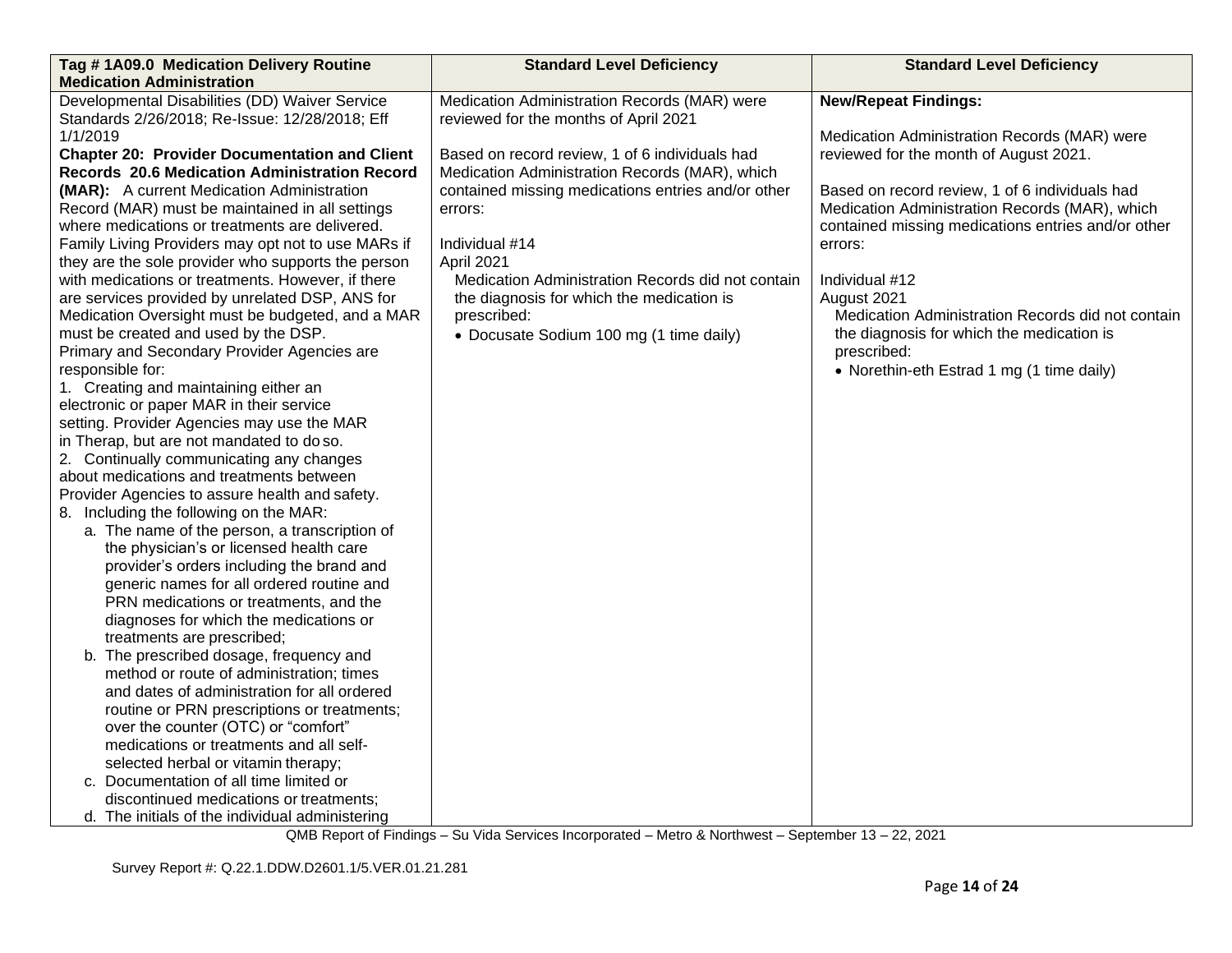| or assisting with the medication delivery          |  |
|----------------------------------------------------|--|
| and a signature page or electronic record          |  |
| that designates the full name                      |  |
| corresponding to the initials;                     |  |
| e. Documentation of refused, missed, or held       |  |
| medications or treatments;                         |  |
| f. Documentation of any allergic                   |  |
| reaction that occurred due to                      |  |
| medication or treatments; and                      |  |
| g. For PRN medications or treatments:              |  |
| i. instructions for the use of the PRN             |  |
| medication or treatment which must include         |  |
| observable signs/symptoms or                       |  |
| circumstances in which the medication or           |  |
| treatment is to be used and the number of          |  |
| doses that may be used in a 24-hour                |  |
| period;                                            |  |
| ii. clear documentation that the DSP               |  |
| contacted the agency nurse prior to                |  |
| assisting with the medication or                   |  |
| treatment, unless the DSP is a Family              |  |
| Living Provider related by affinity of             |  |
| consanguinity; and                                 |  |
| iii. documentation of the effectiveness of         |  |
| the PRN medication or treatment.                   |  |
|                                                    |  |
| <b>Chapter 10 Living Care Arrangements</b>         |  |
| 10.3.4 Medication Assessment and Delivery:         |  |
| Living Supports Provider Agencies must support and |  |
| comply with:                                       |  |
| 1. the processes identified in the DDSD AWMD       |  |
| training;                                          |  |
| 2. the nursing and DSP functions identified in     |  |
| the Chapter 13.3 Part 2- Adult Nursing             |  |
| Services;                                          |  |
| 3. all Board of Pharmacy regulations as noted in   |  |
| Chapter 16.5 Board of Pharmacy; and                |  |
| 4. documentation requirements in a                 |  |
| Medication Administration Record (MAR) as          |  |
| described in Chapter 20.6 Medication               |  |
| Administration Record (MAR).                       |  |
|                                                    |  |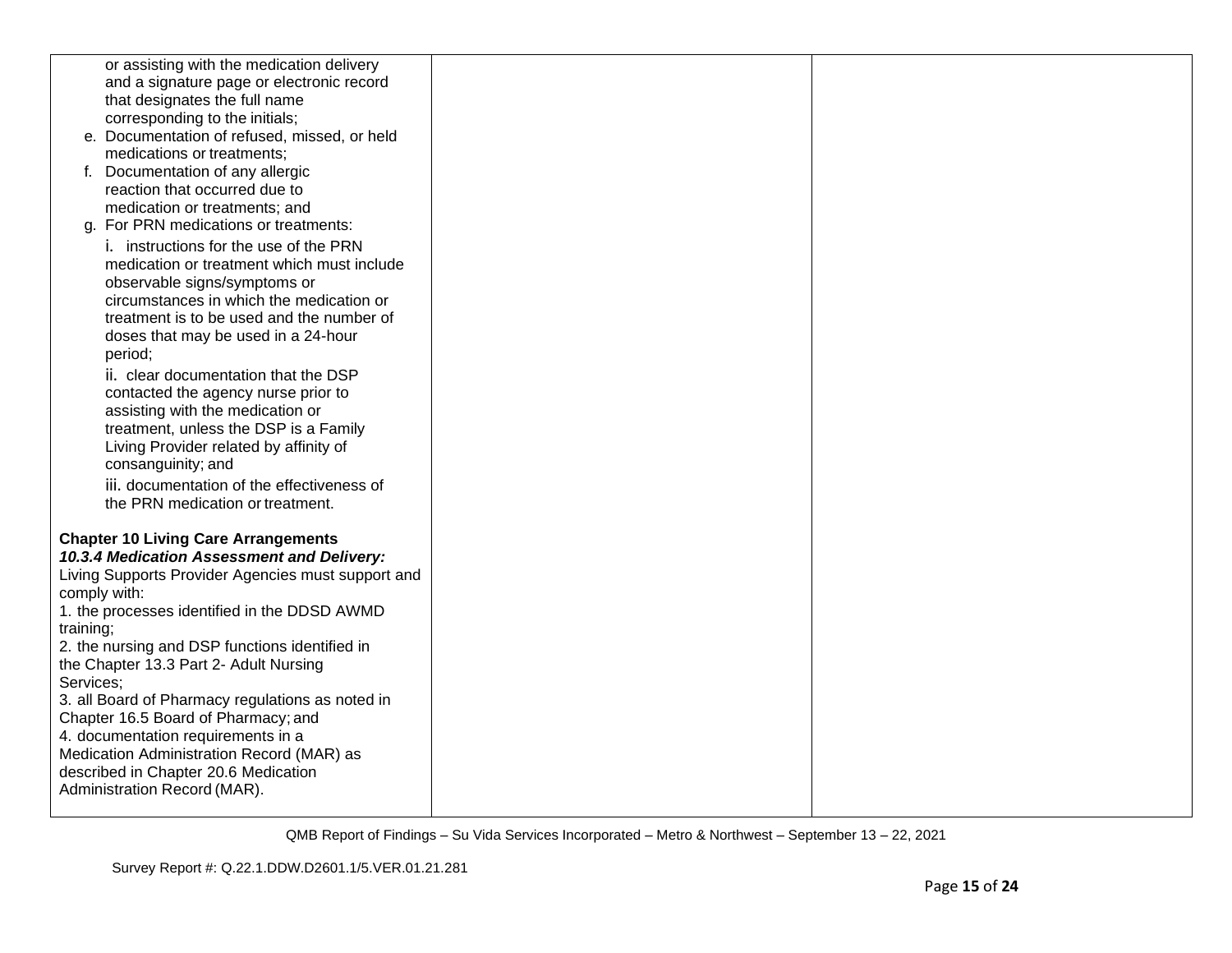| NMAC 16.19.11.8 MINIMUM STANDARDS:                                |  |
|-------------------------------------------------------------------|--|
| A. MINIMUM STANDARDS FOR THE                                      |  |
| DISTRIBUTION, STORAGE, HANDLING AND                               |  |
| <b>RECORD KEEPING OF DRUGS:</b>                                   |  |
| (d) The facility shall have a Medication                          |  |
| Administration Record (MAR) documenting                           |  |
| medication administered to residents, including                   |  |
| over-the-counter medications. This                                |  |
| documentation shall include:                                      |  |
| (i)<br>Name of resident;                                          |  |
| Date given;<br>(ii)                                               |  |
| Drug product name;<br>(iii)                                       |  |
| (iv) Dosage and form;                                             |  |
| Strength of drug;<br>(v)                                          |  |
| (vi) Route of administration;                                     |  |
| (vii) How often medication is to be taken;                        |  |
| (viii) Time taken and staff initials;                             |  |
| (ix) Dates when the medication is discontinued                    |  |
| or changed;                                                       |  |
| The name and initials of all staff<br>(x)                         |  |
| administering medications.                                        |  |
|                                                                   |  |
| <b>Model Custodial Procedure Manual</b>                           |  |
| <b>D. Administration of Drugs</b>                                 |  |
| Unless otherwise stated by practitioner, patients                 |  |
| will not be allowed to administer their own                       |  |
| medications.                                                      |  |
| Document the practitioner's order authorizing the                 |  |
| self-administration of medications.                               |  |
|                                                                   |  |
| All PRN (As needed) medications shall have                        |  |
| complete detail instructions regarding the                        |  |
| administering of the medication. This shall include:              |  |
| symptoms that indicate the use of the<br>➤                        |  |
| medication,                                                       |  |
| exact dosage to be used, and                                      |  |
| the exact amount to be used in a 24-hour<br>$\blacktriangleright$ |  |
| period.                                                           |  |
|                                                                   |  |
|                                                                   |  |
|                                                                   |  |
|                                                                   |  |
|                                                                   |  |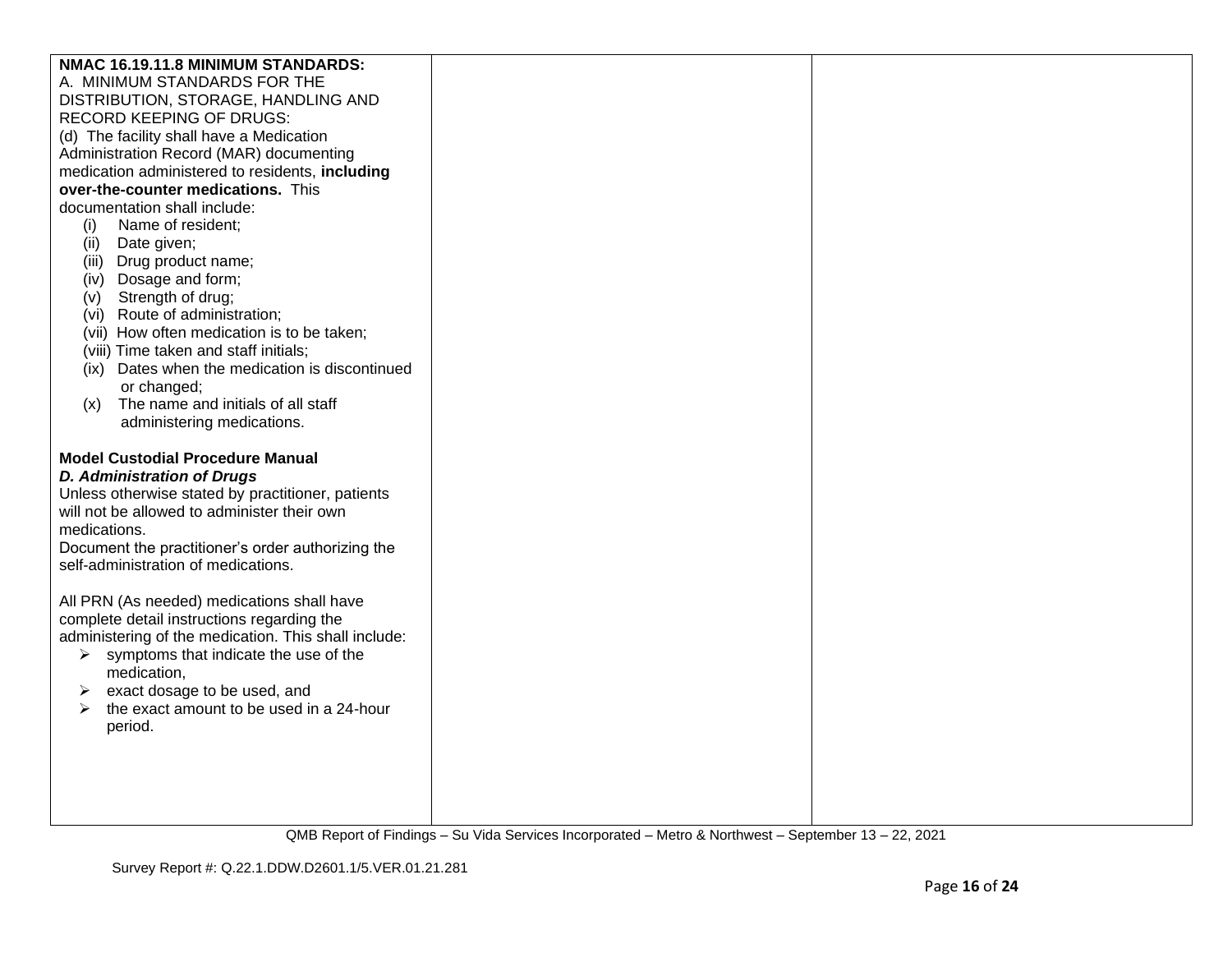| Tag #1A09.1 Medication Delivery PRN                  | <b>Condition of Participation Level Deficiency</b> | <b>Condition of Participation Level Deficiency</b> |
|------------------------------------------------------|----------------------------------------------------|----------------------------------------------------|
| <b>Medication Administration</b>                     |                                                    |                                                    |
| Developmental Disabilities (DD) Waiver Service       | After an analysis of the evidence it has been      | <b>New/Repeat Findings:</b>                        |
| Standards 2/26/2018; Re-Issue: 12/28/2018; Eff       | determined there is a significant potential for a  |                                                    |
| 1/1/2019                                             | negative outcome to occur.                         | After an analysis of the evidence it has been      |
| <b>Chapter 20: Provider Documentation and Client</b> |                                                    | determined there is a significant potential for a  |
| <b>Records 20.6 Medication Administration Record</b> | Medication Administration Records (MAR) were       | negative outcome to occur.                         |
| (MAR): A current Medication Administration           | reviewed for the month of April 2021.              |                                                    |
| Record (MAR) must be maintained in all settings      |                                                    | Medication Administration Records (MAR) were       |
| where medications or treatments are delivered.       | Based on record review, 5 of 6 individuals had PRN | reviewed for the month of August 2021.             |
| Family Living Providers may opt not to use MARs if   | Medication Administration Records (MAR), which     |                                                    |
| they are the sole provider who supports the person   | contained missing elements as required by          | Based on record review, 2 of 6 individuals had PRN |
| with medications or treatments. However, if there    | standard:                                          | Medication Administration Records (MAR), which     |
| are services provided by unrelated DSP, ANS for      |                                                    | contained missing elements as required by          |
| Medication Oversight must be budgeted, and a MAR     | Individual #5                                      | standard:                                          |
| must be created and used by the DSP.                 | April 2021                                         |                                                    |
| Primary and Secondary Provider Agencies are          | Physician's Orders indicated the following         | Individual #5                                      |
| responsible for:                                     | medication were to be given. The following         | August 2021                                        |
| 1. Creating and maintaining either an                | Medications were not documented on the             | Medication Administration Records contain the      |
| electronic or paper MAR in their service             | <b>Medication Administration Records:</b>          | following medications. No Physician's Orders were  |
| setting. Provider Agencies may use the MAR           | • Advil 200 mg (PRN)                               | found for the following medications:               |
| in Therap, but are not mandated to do so.            |                                                    | • Lorazepam .5 mg (PRN)                            |
| 2. Continually communicating any changes             | • Eucerin (PRN)                                    |                                                    |
| about medications and treatments between             |                                                    | Individual #15                                     |
| Provider Agencies to assure health and safety.       | • Maalox (PRN)                                     | August 2021                                        |
| 7. Including the following on the MAR:               |                                                    | Physician's Orders indicated the following         |
| a. The name of the person, a transcription of        | • Milk of Magnesia (PRN)                           | medication were to be given. The following         |
| the physician's or licensed health care              |                                                    | Medications were not documented on the             |
| provider's orders including the brand and            | • Pepto Bismol (PRN)                               | <b>Medication Administration Records:</b>          |
| generic names for all ordered routine and            |                                                    | • Bacitracin 500 unit/GM (PRN)                     |
| PRN medications or treatments, and the               | • Sudafed 30 mg (PRN)                              |                                                    |
| diagnoses for which the medications or               |                                                    | • Imodium (Loperamide) 2 mg (PRN)                  |
| treatments are prescribed;                           | • Sun Block SPF 30 or higher (PRN)                 |                                                    |
| b. The prescribed dosage, frequency and              |                                                    |                                                    |
| method or route of administration; times             | • Tylenol 325 mg or 500 mg (PRN)                   |                                                    |
| and dates of administration for all ordered          |                                                    |                                                    |
| routine or PRN prescriptions or treatments;          | Individual #10                                     |                                                    |
| over the counter (OTC) or "comfort"                  | During on-site survey Medication Administration    |                                                    |
| medications or treatments and all self-              | Records were requested for month of April 2021.    |                                                    |
| selected herbal or vitamin therapy;                  | As of 5/13/2021, PRN Medication Administration     |                                                    |
| c. Documentation of all time limited or              | Records for April 2021 had not been provided.      |                                                    |
| discontinued medications or treatments;              |                                                    |                                                    |
| d. The initials of the individual administering      |                                                    |                                                    |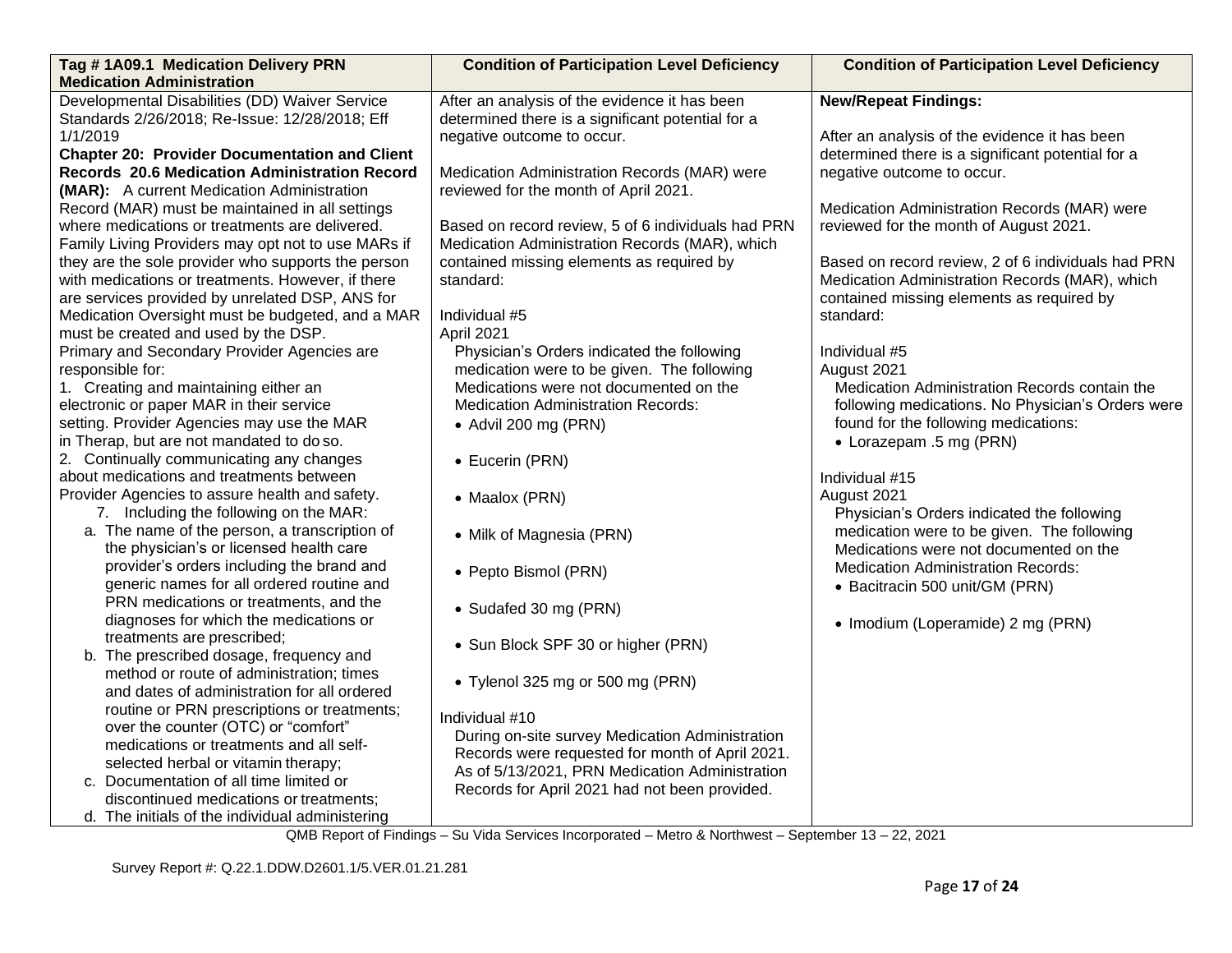|           | or assisting with the medication delivery          | Individual #12                             |  |
|-----------|----------------------------------------------------|--------------------------------------------|--|
|           | and a signature page or electronic record          | April 2021                                 |  |
|           | that designates the full name                      | Physician's Orders indicated the following |  |
|           | corresponding to the initials;                     | medication were to be given. The following |  |
|           | e. Documentation of refused, missed, or held       | Medications were not documented on the     |  |
|           | medications or treatments;                         | <b>Medication Administration Records:</b>  |  |
|           | f. Documentation of any allergic                   | • Sudafed 30 mg (PRN)                      |  |
|           | reaction that occurred due to                      |                                            |  |
|           |                                                    |                                            |  |
|           | medication or treatments; and                      | Individual #13                             |  |
|           | g. For PRN medications or treatments:              | April 2021                                 |  |
|           | i. instructions for the use of the PRN             | Physician's Orders indicated the following |  |
|           | medication or treatment which must include         | medication were to be given. The following |  |
|           | observable signs/symptoms or                       | Medications were not documented on the     |  |
|           | circumstances in which the medication or           | <b>Medication Administration Records:</b>  |  |
|           | treatment is to be used and the number of          | • Advil 200 mg (PRN)                       |  |
|           | doses that may be used in a 24-hour                |                                            |  |
|           | period;                                            | • Benadryl 25 mg (PRN)                     |  |
|           | ii. clear documentation that the DSP               |                                            |  |
|           | contacted the agency nurse prior to                | • Eucerin (PRN)                            |  |
|           | assisting with the medication or                   |                                            |  |
|           |                                                    | • Genteal Eye Gel for Dry Eyes (PRN)       |  |
|           | treatment, unless the DSP is a Family              |                                            |  |
|           | Living Provider related by affinity of             |                                            |  |
|           | consanguinity; and                                 | • Maalox (PRN)                             |  |
|           | iii. documentation of the effectiveness of         |                                            |  |
|           | the PRN medication or treatment.                   | • Milk of Magnesia (PRN)                   |  |
|           |                                                    |                                            |  |
|           | <b>Chapter 10 Living Care Arrangements</b>         | • Ocean Mist (PRN)                         |  |
|           | 10.3.4 Medication Assessment and Delivery:         |                                            |  |
|           | Living Supports Provider Agencies must support and | • Pepto Bismol (PRN)                       |  |
|           | comply with:                                       |                                            |  |
|           | 1. the processes identified in the DDSD            | • Probiotics (PRN)                         |  |
|           | AWMD training;                                     |                                            |  |
|           | 2. the nursing and DSP functions identified in     | • Robitussin DM (PRN)                      |  |
|           | the Chapter 13.3 Part 2- Adult Nursing             |                                            |  |
| Services; |                                                    |                                            |  |
|           | 3. all Board of Pharmacy regulations as noted in   | • Saline Nasal Spray (PRN)                 |  |
|           | Chapter 16.5 Board of Pharmacy; and                |                                            |  |
|           | 4. documentation requirements in a                 | • Sudafed 30 mg (PRN)                      |  |
|           | Medication Administration Record (MAR) as          |                                            |  |
|           |                                                    | • Sun Block SPF 30 or higher (PRN)         |  |
|           | described in Chapter 20.6 Medication               |                                            |  |
|           | Administration Record (MAR).                       | • Turmeric (PRN)                           |  |
|           |                                                    |                                            |  |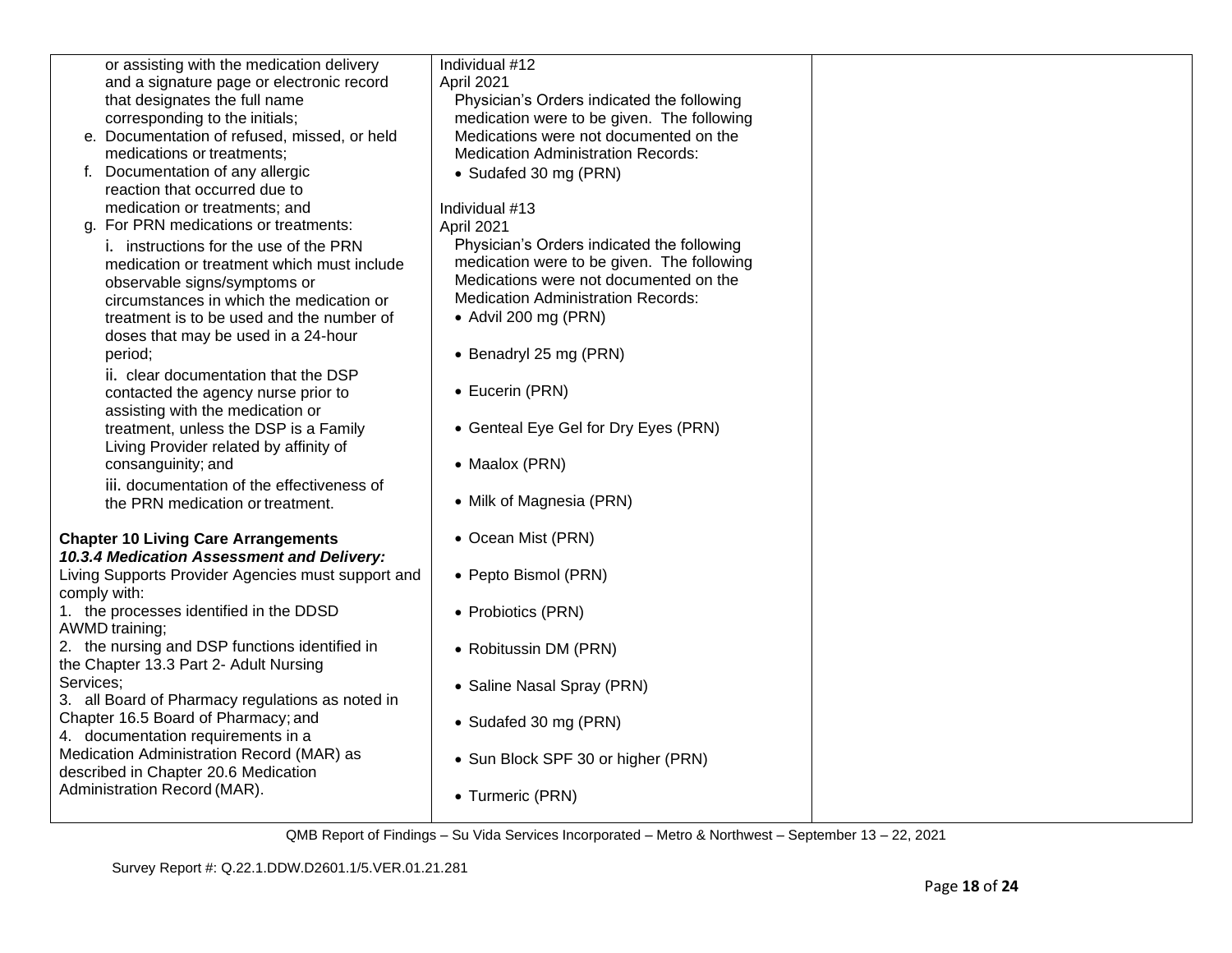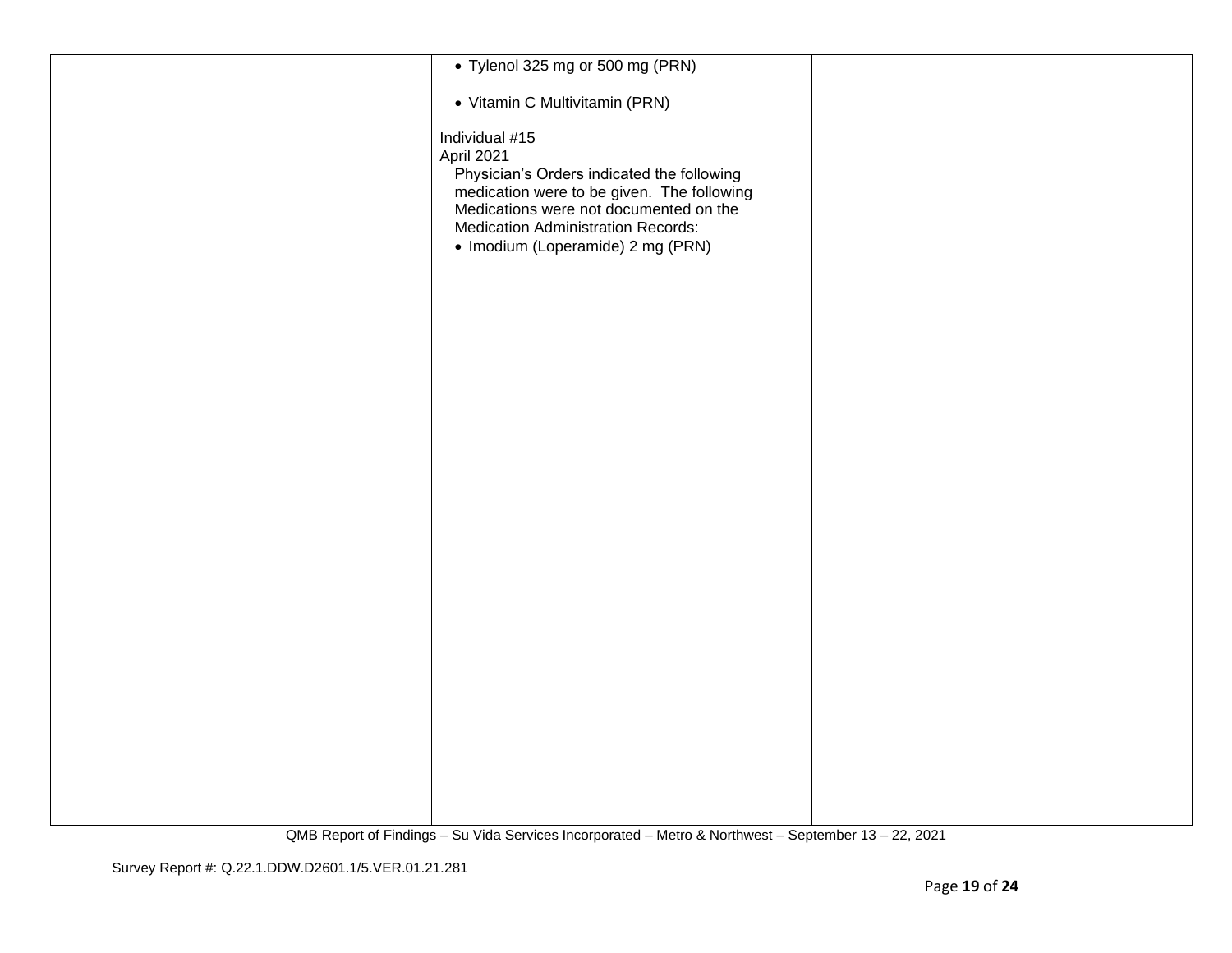| Tag #1A09.1.0 Medication Delivery                    |                                           | <b>Standard Level Deficiency</b>                   |  |
|------------------------------------------------------|-------------------------------------------|----------------------------------------------------|--|
| <b>PRN Medication Administration</b>                 |                                           |                                                    |  |
| Developmental Disabilities (DD) Waiver Service       | <b>NA</b>                                 | <b>New Findings:</b>                               |  |
| Standards 2/26/2018; Re-Issue: 12/28/2018; Eff       |                                           |                                                    |  |
| 1/1/2019                                             |                                           | Medication Administration Records (MAR) were       |  |
| <b>Chapter 20: Provider Documentation and Client</b> |                                           | reviewed for the month of August 2021.             |  |
| Records 20.6 Medication Administration Record        |                                           |                                                    |  |
| (MAR): A current Medication Administration           |                                           | Based on record review, 1 of 6 individuals had PRN |  |
| Record (MAR) must be maintained in all settings      |                                           | Medication Administration Records (MAR), which     |  |
| where medications or treatments are delivered.       | contained missing elements as required by |                                                    |  |
| Family Living Providers may opt not to use MARs if   |                                           | standard:                                          |  |
| they are the sole provider who supports the person   |                                           |                                                    |  |
| with medications or treatments. However, if there    |                                           | Individual #5                                      |  |
| are services provided by unrelated DSP, ANS for      |                                           | August 2021                                        |  |
| Medication Oversight must be budgeted, and a MAR     |                                           | Medication Administration Records did not          |  |
| must be created and used by the DSP.                 |                                           | contain the exact amount to be used in a 24-hour   |  |
| Primary and Secondary Provider Agencies are          |                                           | period:                                            |  |
| responsible for:                                     |                                           | • Lorazepam .5 mg (PRN)                            |  |
| 1. Creating and maintaining either an                |                                           |                                                    |  |
| electronic or paper MAR in their service             |                                           | • Robitusin (PRN)                                  |  |
| setting. Provider Agencies may use the MAR           |                                           |                                                    |  |
| in Therap, but are not mandated to do so.            |                                           |                                                    |  |
| 2. Continually communicating any changes             |                                           |                                                    |  |
| about medications and treatments between             |                                           |                                                    |  |
| Provider Agencies to assure health and safety.       |                                           |                                                    |  |
| 7. Including the following on the MAR:               |                                           |                                                    |  |
| a. The name of the person, a transcription of        |                                           |                                                    |  |
| the physician's or licensed health care              |                                           |                                                    |  |
| provider's orders including the brand and            |                                           |                                                    |  |
| generic names for all ordered routine and            |                                           |                                                    |  |
| PRN medications or treatments, and the               |                                           |                                                    |  |
| diagnoses for which the medications or               |                                           |                                                    |  |
| treatments are prescribed;                           |                                           |                                                    |  |
| b. The prescribed dosage, frequency and              |                                           |                                                    |  |
| method or route of administration; times             |                                           |                                                    |  |
| and dates of administration for all ordered          |                                           |                                                    |  |
| routine or PRN prescriptions or treatments;          |                                           |                                                    |  |
| over the counter (OTC) or "comfort"                  |                                           |                                                    |  |
| medications or treatments and all self-              |                                           |                                                    |  |
| selected herbal or vitamin therapy;                  |                                           |                                                    |  |
| c. Documentation of all time limited or              |                                           |                                                    |  |
| discontinued medications or treatments;              |                                           |                                                    |  |
| d. The initials of the individual administering      |                                           |                                                    |  |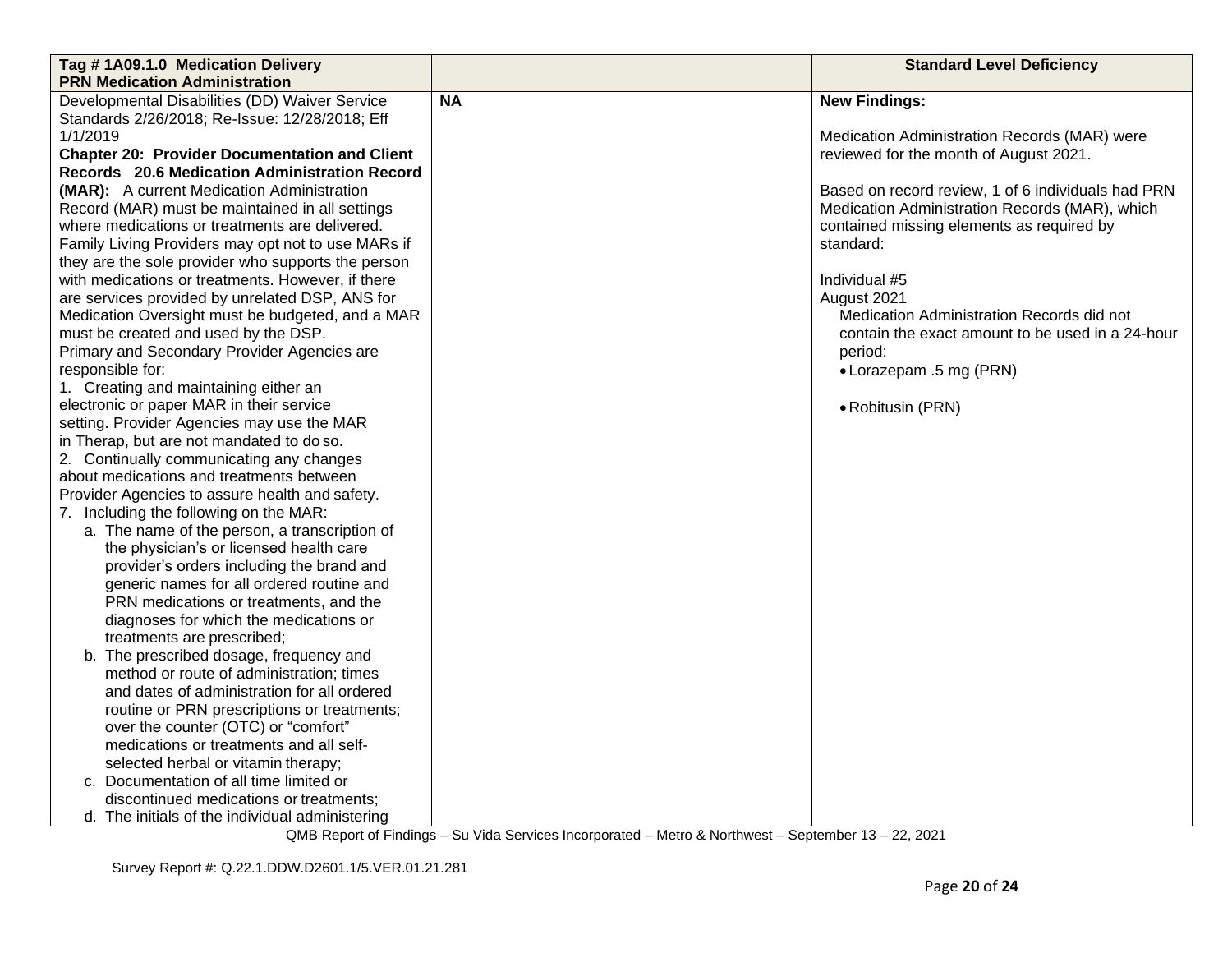| or assisting with the medication delivery          |  |
|----------------------------------------------------|--|
| and a signature page or electronic record          |  |
| that designates the full name                      |  |
| corresponding to the initials;                     |  |
| e. Documentation of refused, missed, or held       |  |
| medications or treatments;                         |  |
| f. Documentation of any allergic                   |  |
| reaction that occurred due to                      |  |
| medication or treatments; and                      |  |
| For PRN medications or treatments:<br>a.           |  |
| i. instructions for the use of the PRN             |  |
| medication or treatment which must include         |  |
| observable signs/symptoms or                       |  |
| circumstances in which the medication or           |  |
| treatment is to be used and the number of          |  |
| doses that may be used in a 24-hour                |  |
| period;                                            |  |
| ii. clear documentation that the DSP               |  |
| contacted the agency nurse prior to                |  |
| assisting with the medication or                   |  |
| treatment, unless the DSP is a Family              |  |
| Living Provider related by affinity of             |  |
| consanguinity; and                                 |  |
| iii. documentation of the effectiveness of         |  |
| the PRN medication or treatment.                   |  |
|                                                    |  |
| <b>Chapter 10 Living Care Arrangements</b>         |  |
| 10.3.4 Medication Assessment and Delivery:         |  |
| Living Supports Provider Agencies must support and |  |
| comply with:                                       |  |
| 1. the processes identified in the DDSD            |  |
| <b>AWMD</b> training;                              |  |
| 2. the nursing and DSP functions identified in     |  |
| the Chapter 13.3 Part 2- Adult Nursing             |  |
| Services;                                          |  |
| 3. all Board of Pharmacy regulations as noted in   |  |
| Chapter 16.5 Board of Pharmacy; and                |  |
| 4. documentation requirements in a                 |  |
| Medication Administration Record (MAR) as          |  |
| described in Chapter 20.6 Medication               |  |
| Administration Record (MAR).                       |  |
|                                                    |  |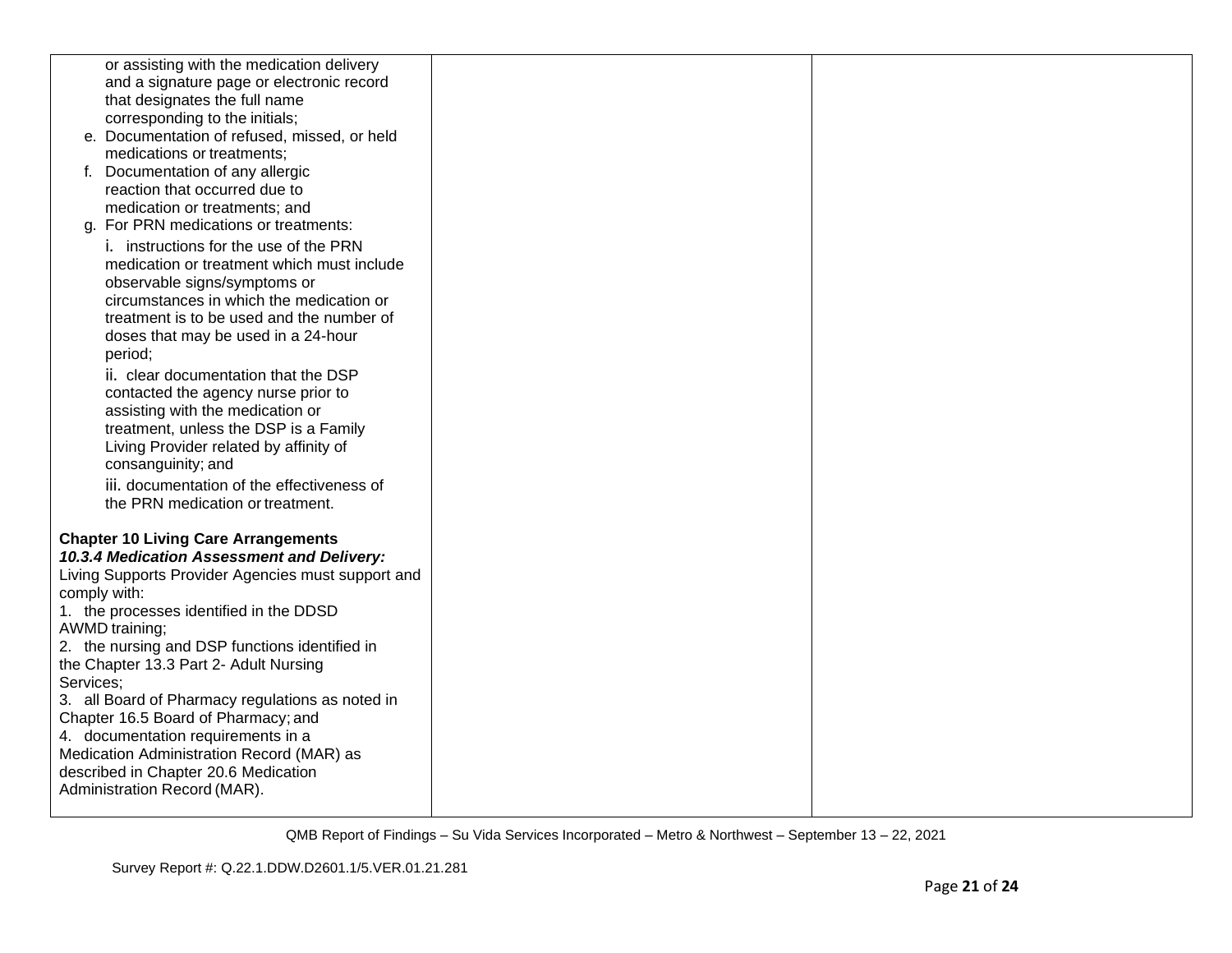| <b>Standard of Care</b>                              | <b>Routine Survey Deficiencies</b><br>May 3 - 13, 2021                                                                                                           | <b>Verification Survey New and Repeat Deficiencies</b><br>September 13 - 22, 2021 |
|------------------------------------------------------|------------------------------------------------------------------------------------------------------------------------------------------------------------------|-----------------------------------------------------------------------------------|
|                                                      | Service Domain: Service Plans: ISP Implementation - Services are delivered in accordance with the service plan, including type, scope, amount, duration and      |                                                                                   |
| frequency specified in the service plan.             |                                                                                                                                                                  |                                                                                   |
| Tag #1A08 Administrative Case File (Other            | <b>Standard Level Deficiency</b>                                                                                                                                 | <b>COMPLETE</b>                                                                   |
| <b>Required Documents)</b>                           |                                                                                                                                                                  |                                                                                   |
| Tag #1A08.3 Administrative Case File: Individual     | <b>Condition of Participation Level Deficiency</b>                                                                                                               | <b>COMPLETE</b>                                                                   |
| <b>Service Plan / ISP Components</b>                 |                                                                                                                                                                  |                                                                                   |
| Tag #1A08.1 Administrative and Residential           | <b>Standard Level Deficiency</b>                                                                                                                                 | <b>COMPLETE</b>                                                                   |
| <b>Case File: Progress Notes</b>                     |                                                                                                                                                                  |                                                                                   |
| Tag # 1A32 Administrative Case File: Individual      | <b>Condition of Participation Level Deficiency</b>                                                                                                               | <b>COMPLETE</b>                                                                   |
| <b>Service Plan Implementation</b>                   |                                                                                                                                                                  |                                                                                   |
| Tag #1A32.1 Administrative Case File: Individual     | <b>Standard Level Deficiency</b>                                                                                                                                 | <b>COMPLETE</b>                                                                   |
| Service Plan Implementation (Not Completed at        |                                                                                                                                                                  |                                                                                   |
| <b>Frequency)</b>                                    |                                                                                                                                                                  |                                                                                   |
|                                                      | Service Domain: Qualified Providers - The State monitors non-licensed/non-certified providers to assure adherence to waiver requirements. The State              |                                                                                   |
|                                                      | implements its policies and procedures for verifying that provider training is conducted in accordance with State requirements and the approved waiver.          |                                                                                   |
| Tag #1A22 Agency Personnel Competency                | <b>Standard Level Deficiency</b>                                                                                                                                 | <b>COMPLETE</b>                                                                   |
| Tag #1A37 Individual Specific Training               | <b>Standard Level Deficiency</b>                                                                                                                                 | <b>COMPLETE</b>                                                                   |
|                                                      |                                                                                                                                                                  |                                                                                   |
| Tag # 1A43.1 General Events Reporting:               | <b>Standard Level Deficiency</b>                                                                                                                                 | <b>COMPLETE</b>                                                                   |
| <b>Individual Reporting</b>                          |                                                                                                                                                                  |                                                                                   |
|                                                      | Service Domain: Health and Welfare - The state, on an ongoing basis, identifies, addresses and seeks to prevent occurrences of abuse, neglect and                |                                                                                   |
|                                                      | exploitation. Individuals shall be afforded their basic human rights. The provider supports individuals to access needed healthcare services in a timely manner. |                                                                                   |
| Tag #1A08.2 Administrative Case File:                | <b>Standard Level Deficiency</b>                                                                                                                                 | <b>COMPLETE</b>                                                                   |
| <b>Healthcare Requirements &amp; Follow-up</b>       |                                                                                                                                                                  |                                                                                   |
| Tag #1A09.2 Medication Delivery Nurse                | <b>Condition of Participation Level Deficiency</b>                                                                                                               | <b>COMPLETE</b>                                                                   |
| <b>Approval for PRN Medication</b>                   |                                                                                                                                                                  |                                                                                   |
| Tag #1A15.2 Administrative Case File:                | <b>Condition of Participation Level Deficiency</b>                                                                                                               | <b>COMPLETE</b>                                                                   |
| <b>Healthcare Documentation (Therap and Required</b> |                                                                                                                                                                  |                                                                                   |
| Plans)                                               |                                                                                                                                                                  |                                                                                   |
| Tag #1A31 Client Rights / Human Rights               | <b>Condition of Participation Level Deficiency</b>                                                                                                               | <b>COMPLETE</b>                                                                   |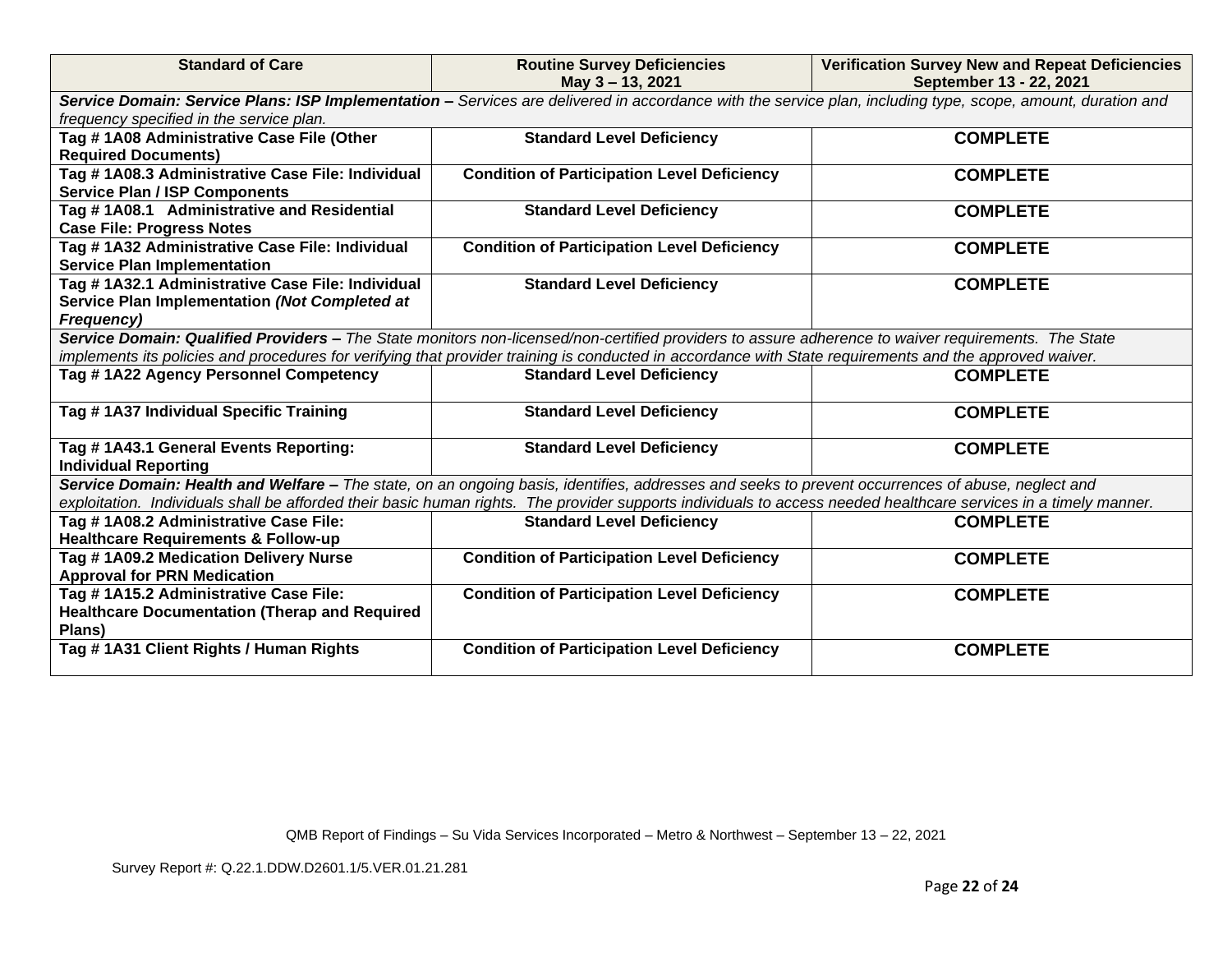|                                                                                       | Verification Survey Plan of Correction, On-going QA/QI and Responsible Party                                                                                                                                                                                                                                                    | <b>Completion Date</b> |
|---------------------------------------------------------------------------------------|---------------------------------------------------------------------------------------------------------------------------------------------------------------------------------------------------------------------------------------------------------------------------------------------------------------------------------|------------------------|
| Tag #1A09<br><b>Medication Delivery Routine</b><br><b>Medication Administration</b>   | Provider:<br>State your Plan of Correction for the deficiencies cited in this tag here (How is the deficiency going to<br>be corrected? This can be specific to each deficiency cited or if possible an overall correction?): $\rightarrow$                                                                                     |                        |
|                                                                                       | <b>Provider:</b><br>Enter your ongoing Quality Assurance/Quality Improvement processes as it related to this tag<br>number here (What is going to be done? How many individuals is this going to affect? How often will this be<br>completed? Who is responsible? What steps will be taken if issues are found?): $\rightarrow$ |                        |
| Tag #1A09.0<br><b>Medication Delivery Routine</b><br><b>Medication Administration</b> | Provider:<br>State your Plan of Correction for the deficiencies cited in this tag here (How is the deficiency going to<br>be corrected? This can be specific to each deficiency cited or if possible an overall correction?): $\rightarrow$                                                                                     |                        |
|                                                                                       | <b>Provider:</b><br>Enter your ongoing Quality Assurance/Quality Improvement processes as it related to this tag<br>number here (What is going to be done? How many individuals is this going to affect? How often will this be<br>completed? Who is responsible? What steps will be taken if issues are found?): $\rightarrow$ |                        |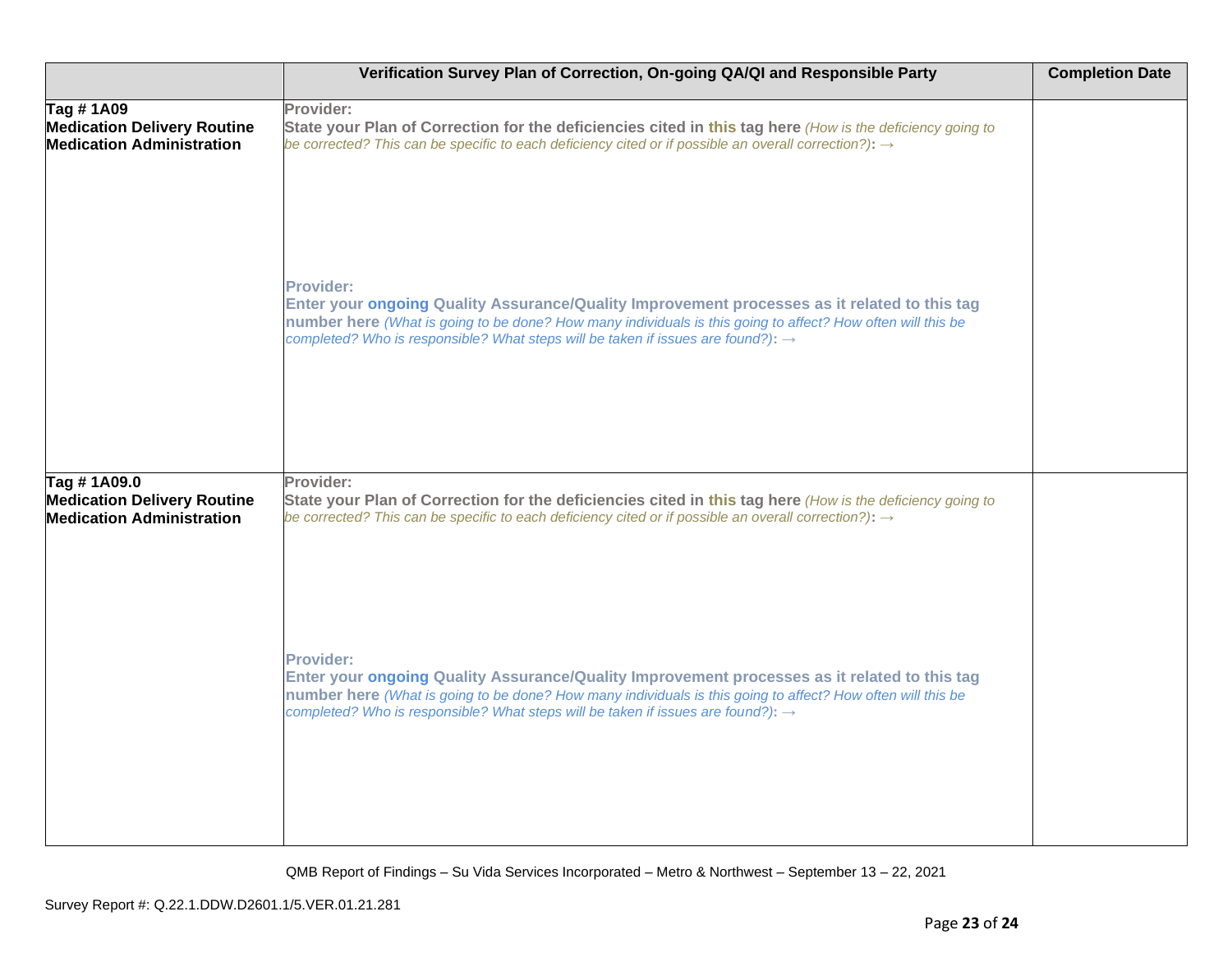| Tag #1A09.1<br><b>Medication Delivery PRN</b><br><b>Medication Administration</b>   | Provider:<br>State your Plan of Correction for the deficiencies cited in this tag here (How is the deficiency going to<br>be corrected? This can be specific to each deficiency cited or if possible an overall correction?): $\rightarrow$                                                                                     |  |
|-------------------------------------------------------------------------------------|---------------------------------------------------------------------------------------------------------------------------------------------------------------------------------------------------------------------------------------------------------------------------------------------------------------------------------|--|
|                                                                                     | <b>Provider:</b><br>Enter your ongoing Quality Assurance/Quality Improvement processes as it related to this tag<br>number here (What is going to be done? How many individuals is this going to affect? How often will this be<br>completed? Who is responsible? What steps will be taken if issues are found?): $\rightarrow$ |  |
| Tag #1A09.1.0<br><b>Medication Delivery PRN</b><br><b>Medication Administration</b> | Provider:<br>State your Plan of Correction for the deficiencies cited in this tag here (How is the deficiency going to<br>be corrected? This can be specific to each deficiency cited or if possible an overall correction?): $\rightarrow$                                                                                     |  |
|                                                                                     | <b>Provider:</b><br>Enter your ongoing Quality Assurance/Quality Improvement processes as it related to this tag<br>number here (What is going to be done? How many individuals is this going to affect? How often will this be<br>completed? Who is responsible? What steps will be taken if issues are found?): $\rightarrow$ |  |